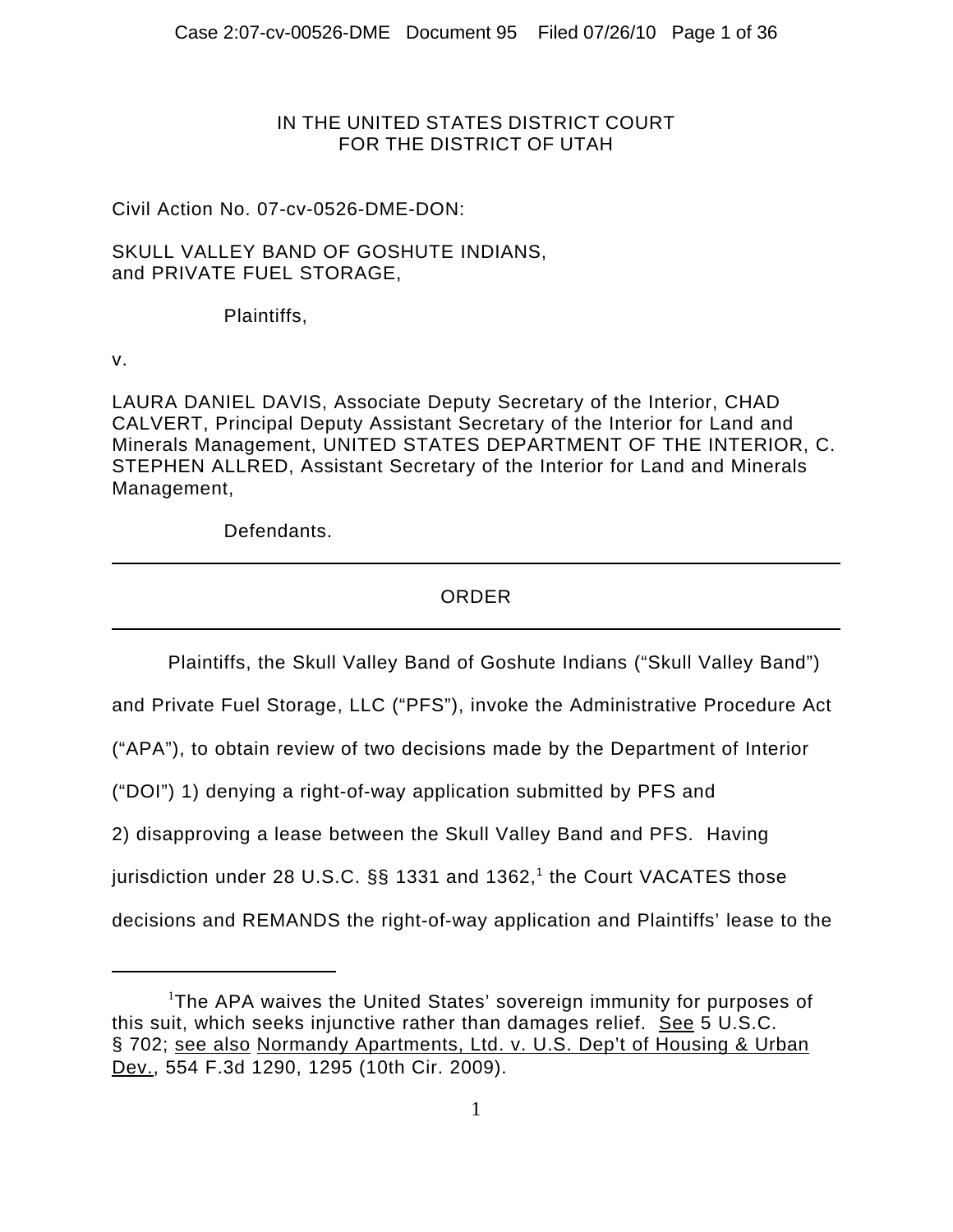DOI for further consideration.

## **I. BACKGROUND**

## **A. Factual background**

The administrative decisions at issue here stem from Plaintiffs' controversial plan to store spent nuclear fuel ("SNF") on the Skull Valley Band's reservation, located in Tooele County, Utah. $^2$  SNF is a byproduct of nuclear generation of power; "[b]ecause SNF remains radioactive for thousands of years, long-term storage strategies are essential." Skull Valley Band of Goshute Indians v. Nielson, 376 F.3d 1223, 1227 (10th Cir. 2004). Many commercial reactor sites, however, were designed with minimal SNF storage because the utilities operating these plants had originally planned to reprocess the SNF. But that has not occurred, due to the relative abundance of uranium in the United States and the fear that plutonium created during reprocessing could be used for nuclear weapons. And, although the federal government agreed to take title to the SNF from the commercial power companies generating it and to provide

 $^{2}$ The Skull Valley Reservation is located fifty-eight miles, as the crow flies, from the state capitol in Salt Lake City (seventy-five miles by road), and fifty miles from Salt Lake International Airport. Only 160 of the more than 18,000 acres comprising the reservation are irrigable; the rest is suitable only for grazing. The Skull Valley Band has no natural resources except for its land. The reservation is surrounded by industrial uses, mostly involving hazardous materials. Nearby is the Army's Dugway Proving Ground, where the military tests chemical and biological weapons, the Army's Deseret Chemical Depot, the United States' only incinerator for nerve gas, the Tooele Army depot, and a low-level nuclear waste disposal facility. In addition, Hill Air Force Base is also nearby, and much of the air space in this area is restricted as part of the Air Force's Utah Test and Training Range ("UTTR").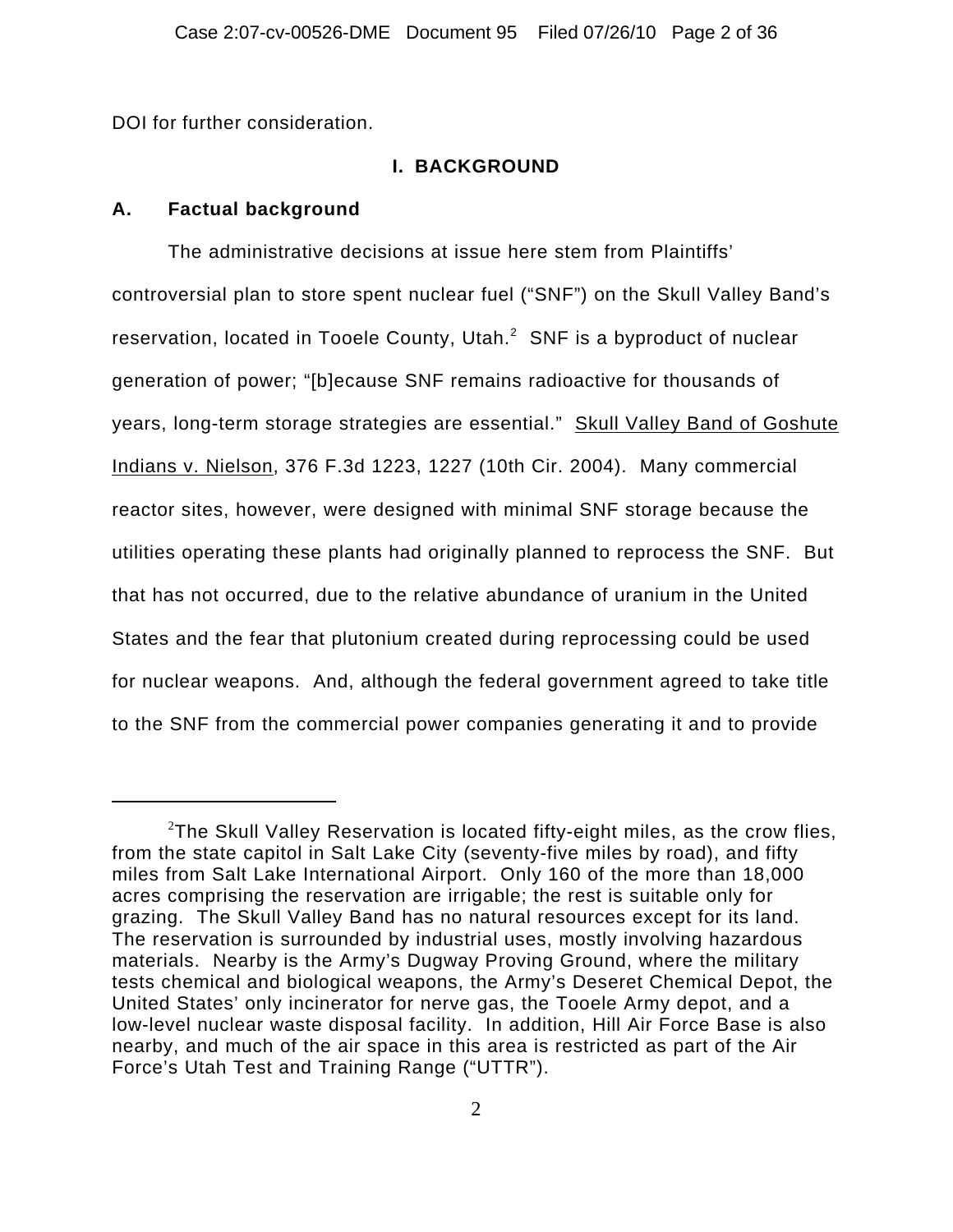for its permanent storage, that has not yet occurred. $^3\;$  <u>See id.</u>

Plaintiff PFS is a Delaware limited liability company described as "a consortium of utility companies, which formed in order to seek temporary storage options for" SNF until the federal government begins accepting SNF for permanent storage. **Id.** at 1227-28. Currently, these companies store SNF at their reactor sites. But that on-site storage is running out. Without additional storage options, these power companies may be forced to shut down their reactors prematurely. Additionally, these utilities cannot fully decommission a reactor, after permanently shutting it down, until the SNF at that site is removed.

To solve these storage problems, PFS, in 1996, entered into an agreement with the Skull Valley Band to lease approximately 820 acres of the Band's 18,000-acre reservation in order to build and operate an SNF storage facility.<sup>4</sup> PFS' general plan, which has already been licensed by the Nuclear

 $3$ In 1977, the federal government announced that it would take title to commercial SNF. To facilitate that, Congress, "[i]n 1982, . . . passed the Nuclear Waste Policy Act (NWPA), 42 U.S.C. §§ 10101-10270. The NWPA require[d] the United States Department of Energy ["DOE"] to construct a permanent storage facility for the disposal of SNF" by January 31, 1998. Skull Valley Band, 376 F.3d at 1227. That has not yet occurred. Pursuant to the NWPA, the DOE has, however, entered into contracts with public utilities agreeing to dispose of their SNF permanently. In return, the utilities have been making annual payments to the DOE, based upon the amount of nuclear power each utility generates each year, to pay for the federal permanent storage facility. Because the United States has not yet built a permanent repository, several utilities have successfully sued the government for breach of contract, winning damages for the utilities' cost of storing the SNF until the permanent repository is built. See Yankee Atomic Elec. Co. v. United States, 536 F.3d 1268, 1271-72 (Fed. Cir. 2008).

<sup>&</sup>lt;sup>4</sup>There are three versions of the lease: the original lease executed in (continued...)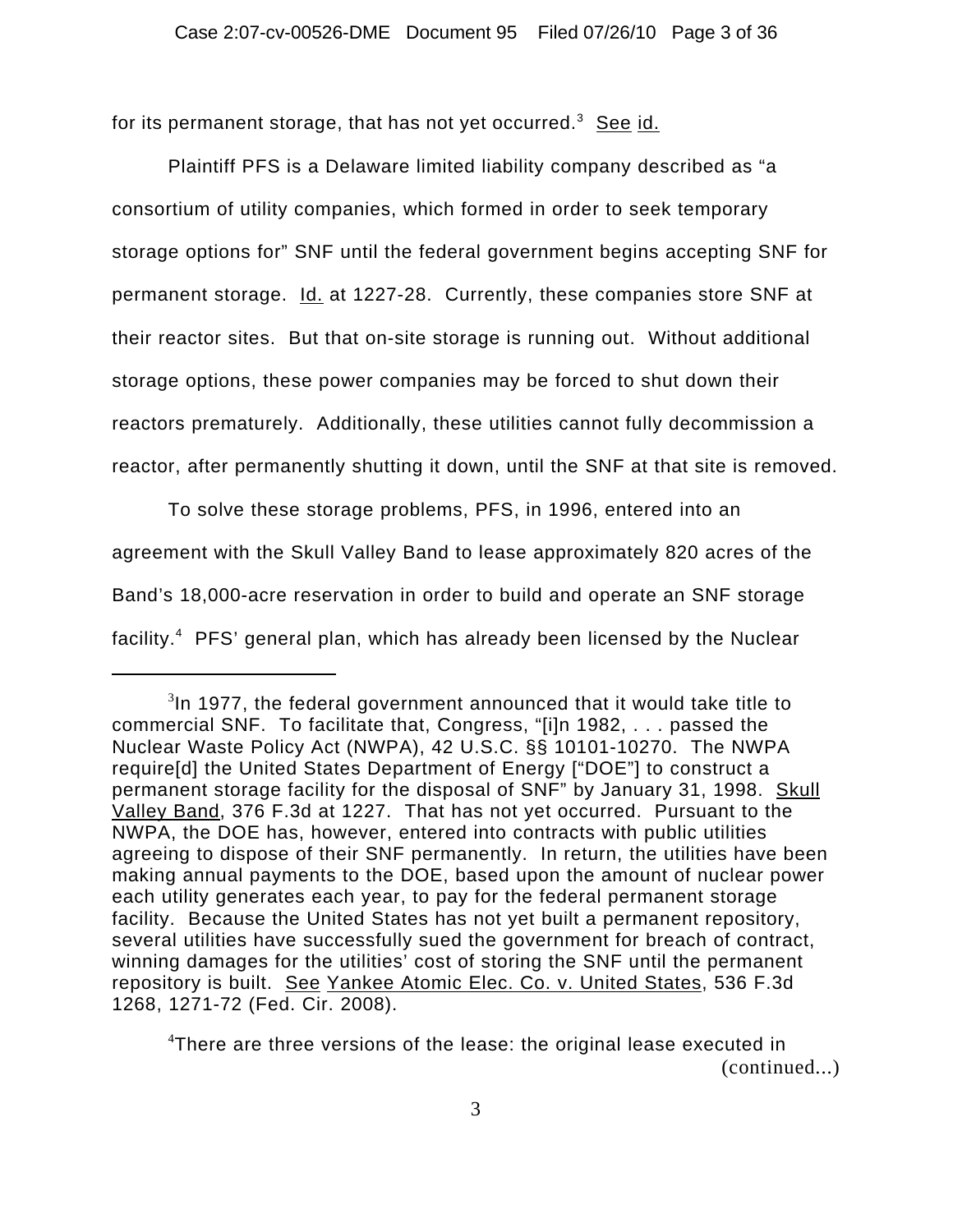Regulatory Commission ("NRC"), is to place the SNF, while it is still at the reactor sites, into sealed steel canisters that will then be encased inside NRC-certified steel shipping casks. These 150-ton shipping casks would then be loaded onto specially designed rail cars and shipped to the Skull Valley storage site on commercial rail lines using trains dedicated only to transporting SNF.

The commercial rail line closest to the Skull Valley reservation runs parallel to Interstate 80 and is approximately twenty-four miles to the north of the site of the planned storage facility. Therefore, PFS intends to build an "intermodal transport facility" ("ITF") on federally-controlled land located between that commercial rail line and the interstate. At the ITF, PFS plans to use a crane to remove the 150-ton shipping casks containing the SNF from the rail cars and place those casks on "heavy haul" trucks that will then transport the casks the final twenty-four miles to the storage facility.

These heavy-haul trucks will do so using the existing two-lane Skull Valley Road. The trucks can travel no more than twenty miles per hour, while the posted speed limit on Skull Valley Road is fifty-five miles per hour. Each trip from the ITF to the storage facility by heavy-haul truck would take approximately 1.5 hours and would occur only during daylight. On each trip, these 150- to

<sup>4</sup> (...continued)

December 1996; an amended lease, executed in May 1997, which the Bureau of Indian Affairs ("BIA") conditionally approved a few days later; and a second amended lease, executed in January 2002, which incorporated all of the mitigation requirements set forth in the final environmental impact statement ("FEIS"). It is that second amended lease that is at issue here.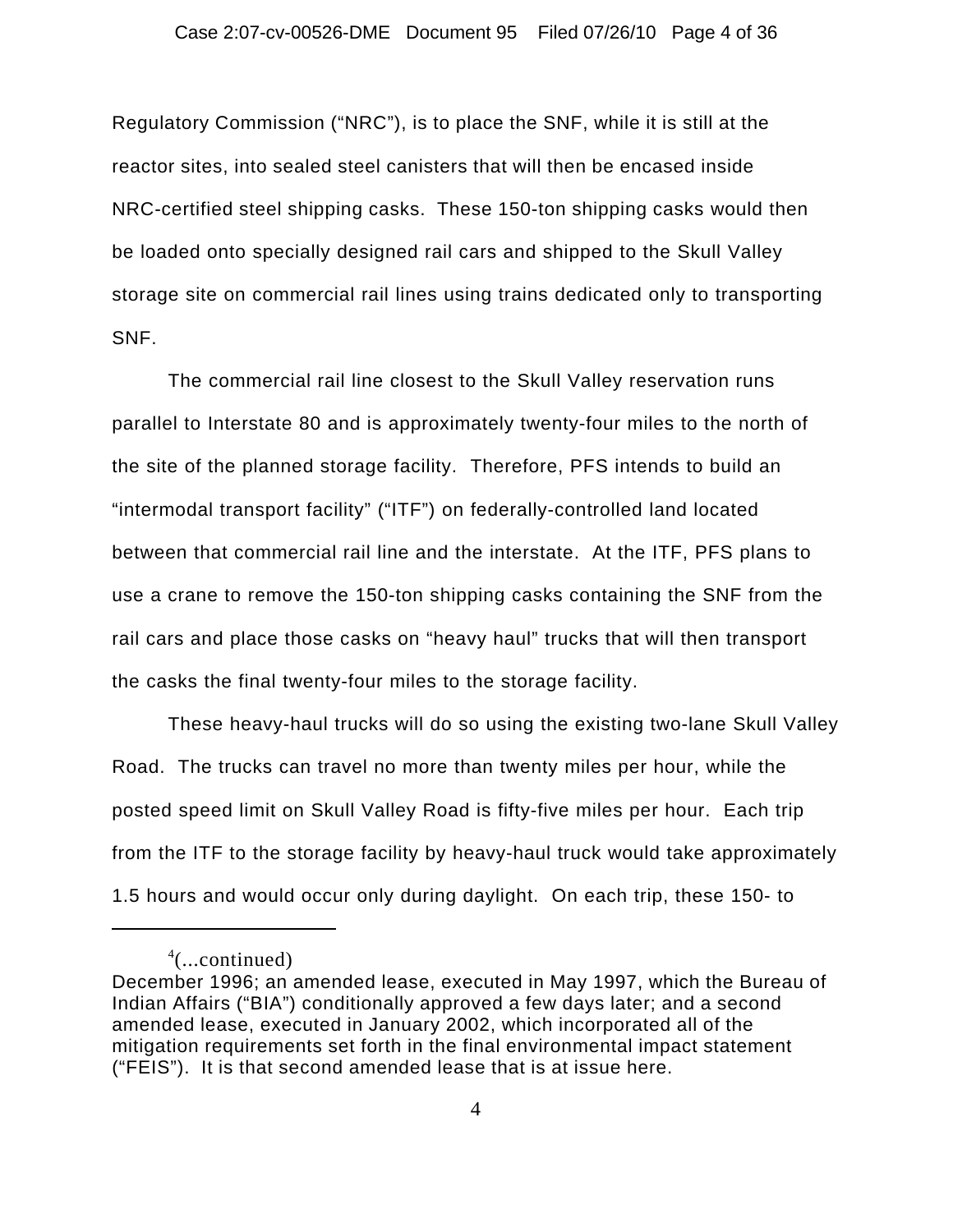180-foot-long trucks would be accompanied by two escort vehicles, one travelling 1,000 feet in front of the truck, and the other 1,000 feet behind it. PFS estimates that one to two trains will arrive at the ITF weekly, with each train carrying two to three shipping casks. PFS further estimates that a heavy-haul truck would need to make between two and four round trips per week, or between 100 and 200 round trips annually.<sup>5</sup>

Once at the storage facility, PFS will remove the canisters containing the SNF from the shipping casks and place those canisters inside storage casks, which will be steel-lined, filled with concrete and weigh approximately 180 tons. The twenty-foot-high storage casks will then be placed on cement pads and cooled in the open air.

 $5$ In addition to applying for a right-of-way to build and operate the ITF, PFS also applied, alternatively, for a right-of-way to build instead a rail spur that would have run directly from the commercial rail line to the storage facility. PFS would have preferred to transport the SNF to the storage facility using this rail spur because then the SNF could remain on the same trains for the entire journey to the storage facility. Not only would this have been logistically easier, but it would have exposed PFS' workers to less radiation than using the ITF and would not have involved transporting SNF using slow-moving heavy-haul trucks travelling on a public road. Congress nixed the possibility of this rail spur, however, when it designated the area over which the rail spur would have run as wilderness area, through which no right-of-way could be granted, see 43 C.F.R. § 2801.6(b)(3) (noting that, with limited exceptions, BLM regulations authorizing rights-of-way across federal land do not apply to designated wilderness areas). PFS then turned to its alternative plan to build the ITF and use the heavy-haul trucks to complete transporting the SNF to the storage site. The final environmental impact statement ("FEIS") indicated that, although the ITF transportation option would expose PFS' workers to more radiation than using the proposed rail spur, the doses of radiation could, nevertheless, be managed to remain within acceptable limits. Further, although the ITF transportation option would disrupt traffic on Skull Valley Road, the FEIS determined that the disruption would be "small," which the FEIS defined as not detectable or so minor that it would not destabilize or noticeably affect the resource.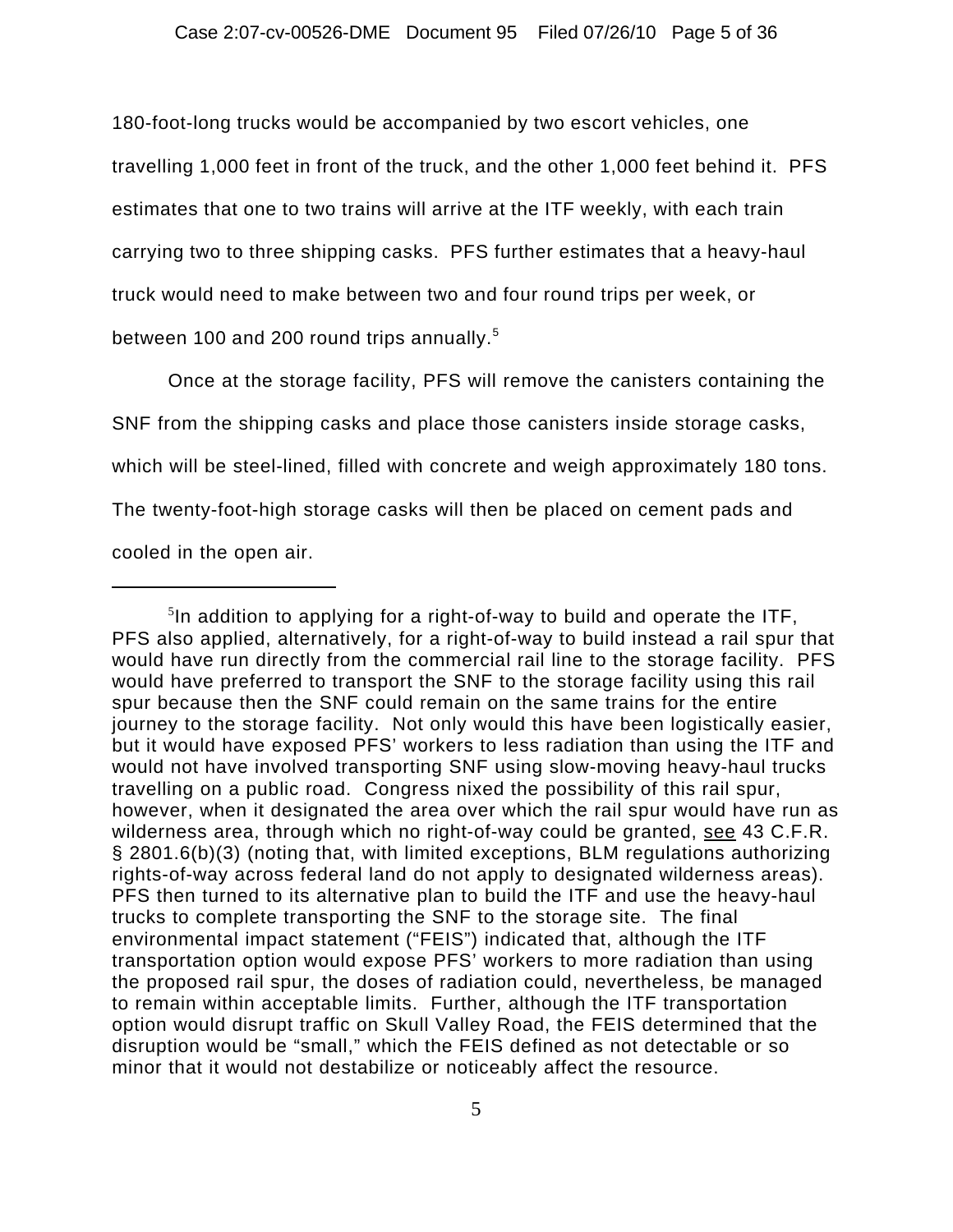The NRC licensed PFS to store a total of 40,000 metric tons (44,000 tons) of SNF at the Skull Valley facility. Because each cannister will hold ten metric tons of SNF, the facility will contain up to 4,000 storage casks, each encapsulating a cannister of SNF. PFS intends to accept for storage SNF from its own members, as well as from other utilities.

Plaintiffs' lease runs for twenty-five years, with an irrevocable option for an additional twenty-five-year term. The NRC has licensed the storage facility for twenty years; that license can be renewed for an additional twenty years.<sup>6</sup> See 10 C.F.R. § 72.42.

When the NRC license expires and the lease ends, PFS must decommission the facility. This will involve removing all SNF, as well as the shipping and storage casks and, at the Band's request, any buildings and the cements pads, too. The NRC license includes provisions to insure that PFS has and will maintain the economic wherewithal to complete this decommissioning.

At the time they entered into this lease, Plaintiffs expected that, by the time the NRC license expired and the lease ended, the DOE will have begun operating a permanent storage facility that would then accept the SNF that had been stored temporarily at Skull Valley. But even without the existence of such a permanent storage facility, the lease obligates PFS to remove all of the SNF from the Skull Valley facility when the NRC license expires and the lease runs

 $6$ There is apparently some disagreement on the extent to which the NRC license can be renewed, but that is not a critical fact to the determination of the issues currently before this court.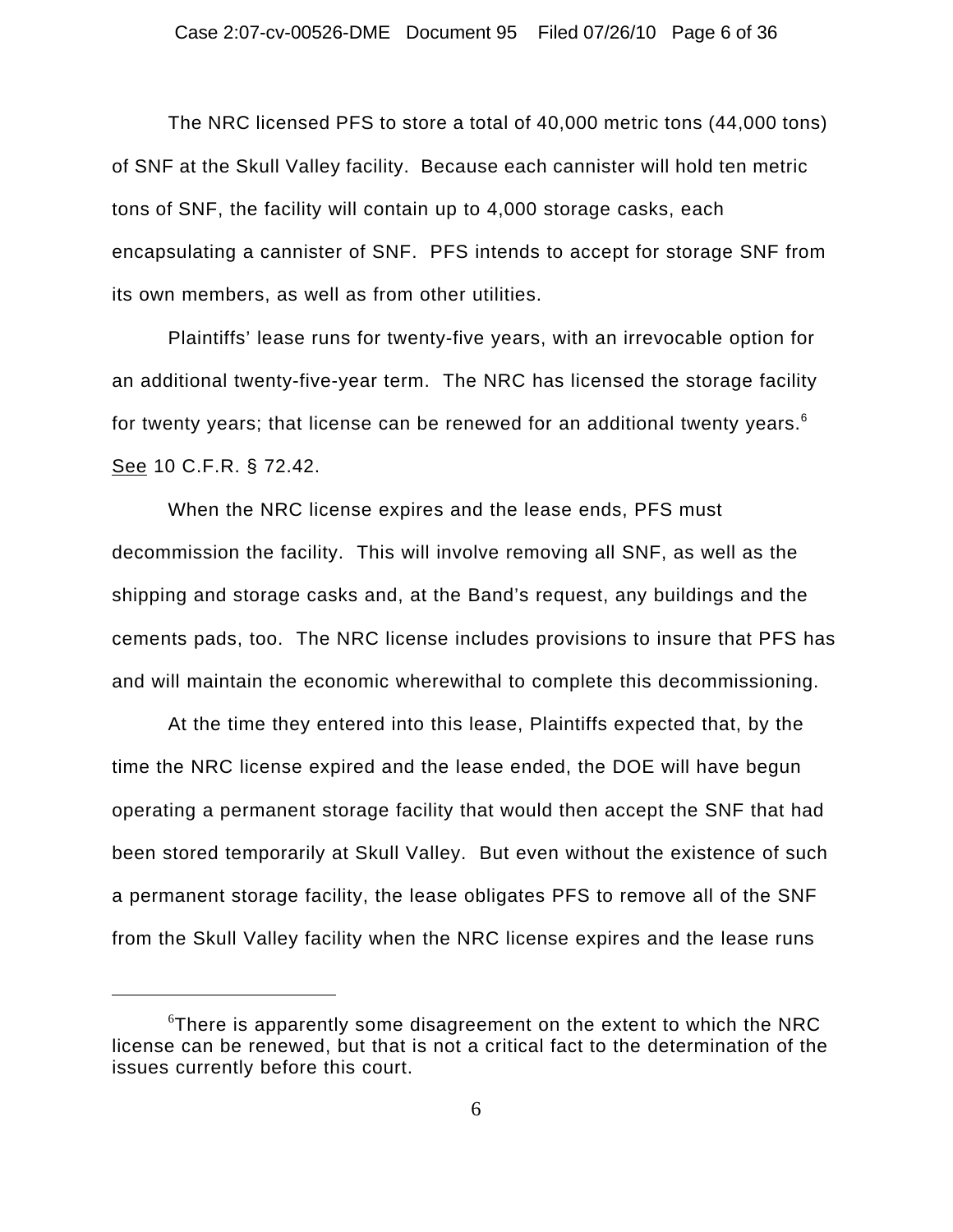### Case 2:07-cv-00526-DME Document 95 Filed 07/26/10 Page 7 of 36

out. PFS intends to fulfill this obligation through its contracts with the utilities which will be storing their SNF at the Skull Valley facility. Those utilities will continue to own the SNF, even while it is stored at the Skull Valley facility, and they will be contractually obligated to remove their SNF from the Skull Valley site when PFS' NRC license expires, regardless of whether or not there is a DOE-operated permanent storage facility available.

### **B. Administrative proceedings**

In order to begin operating this storage facility on the Skull Valley Band's reservation, Plaintiffs had to obtain the approval of several federal administrative agencies. PFS, therefore, applied for a license from the NRC to operate the storage facility, and for a right-of-way from the Bureau of Land Management ("BLM"), a bureau within the DOI, on which to build and operate its ITF. Further, because the Skull Valley Band is a federally recognized Indian tribe, see 61 Fed. Reg. 58211-02 (Nov. 13, 1996), and the United States holds its land in trust, Plaintiffs had to obtain the approval of their lease agreement from the Bureau of Indian Affairs ("BIA"), another bureau within the DOI.

In considering Plaintiffs' requested administrative actions, each of these agencies first had to comply with the National Environmental Policy Act, 42 U.S.C. §§ 4321-4370f ("NEPA"). Briefly stated, NEPA requires a federal agency, "before undertaking 'major Federal actions significantly affecting the quality of the human environment,'" to evaluate and disclose the potential environmental impacts of that proposed action. Forest Guardians v. U.S. Forest Serv., 495 F.3d 1162, 1172 (10th Cir. 2007) (quoting 42 U.S.C. § 4332(2)(C)).

7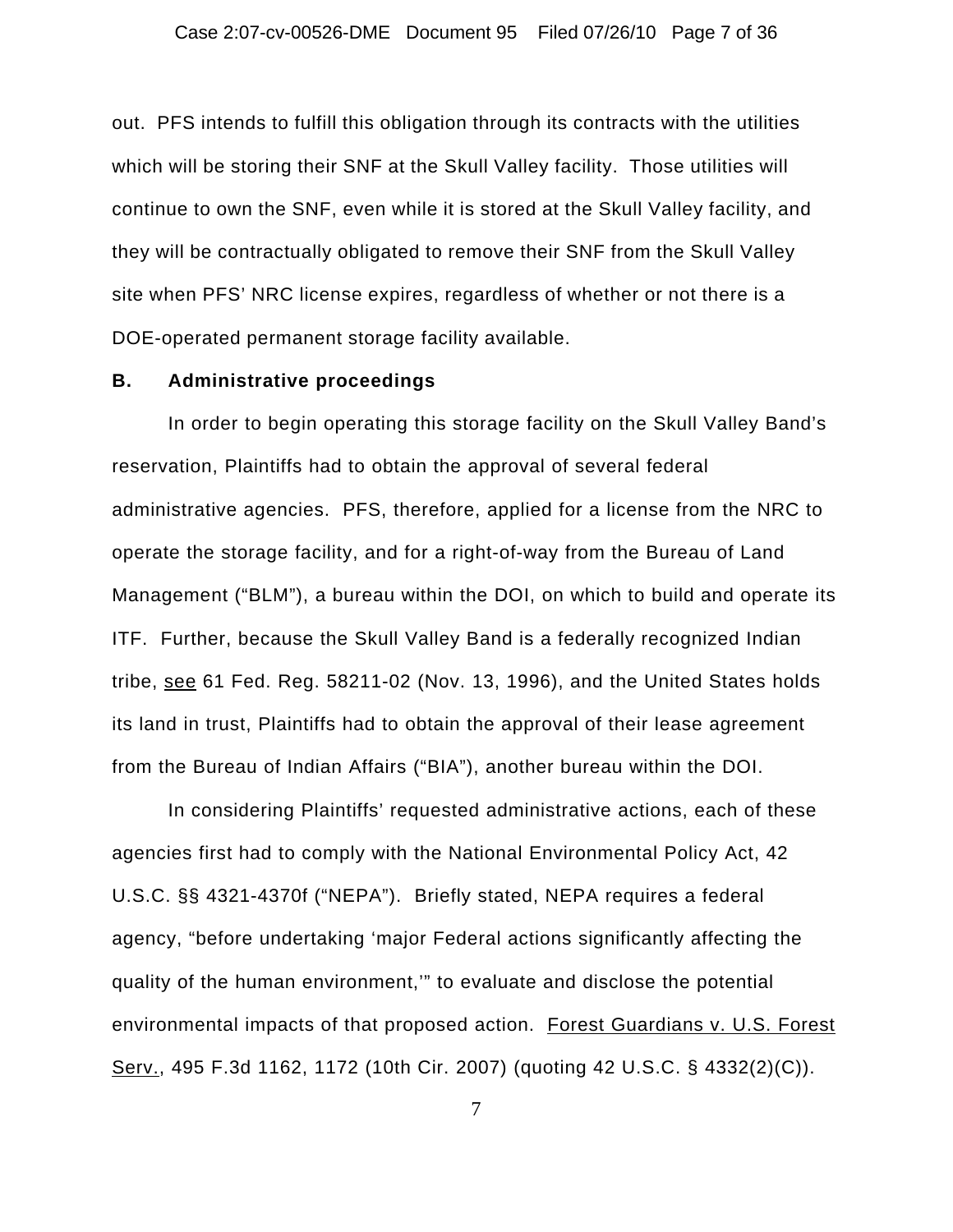This requirement serves "twin aims": "First, NEPA forces government agencies to consider every significant aspect of the environmental impact of a proposed action. Second, NEPA mandates that government agencies inform the public of the potential environmental impacts of proposed actions and explain how their decisions address those impacts." Citizens' Comm. to Save Our Canyons v. U.S. Forest Serv., 297 F.3d 1012, 1021 (10th Cir. 2002) (quotations, citations omitted). NEPA imposes procedural, rather than substantive, requirements, however; it "does not mandate particular results." Lee v. U.S. Air Force, 354 F.3d 1229, 1237 (10th Cir. 2004) (quotation omitted). Nor does it "require agencies to elevate environmental concerns over other appropriate considerations; it requires only that the agency take a 'hard look' at the environmental consequences before taking a major action. In other words, it prohibits uninformed–rather than unwise–agency action." Citizens' Comm. to Save Our Canyons v. Kreuger, 513 F.3d 1169, 1178 (10th Cir. 2008) ("Kreuger") (quotation, alteration omitted). Where, as here, "the action subject to NEPA review is triggered by a proposal or application from a private party, it is appropriate for the agency to give substantial weight to the goals and objectives of that private actor." Fuel Safe Washington v. FERC, 389 F.3d 1313, 1324 (10th Cir. 2004) (quotation omitted).

In this case, the administrative agencies involved in the PFS/Skull Valley project chose to comply with NEPA by acting together. The NRC took the lead, with the BIA and BLM acting as cooperating agencies, in preparing a draft environmental impact statement ("DEIS"), seeking public comment on that

8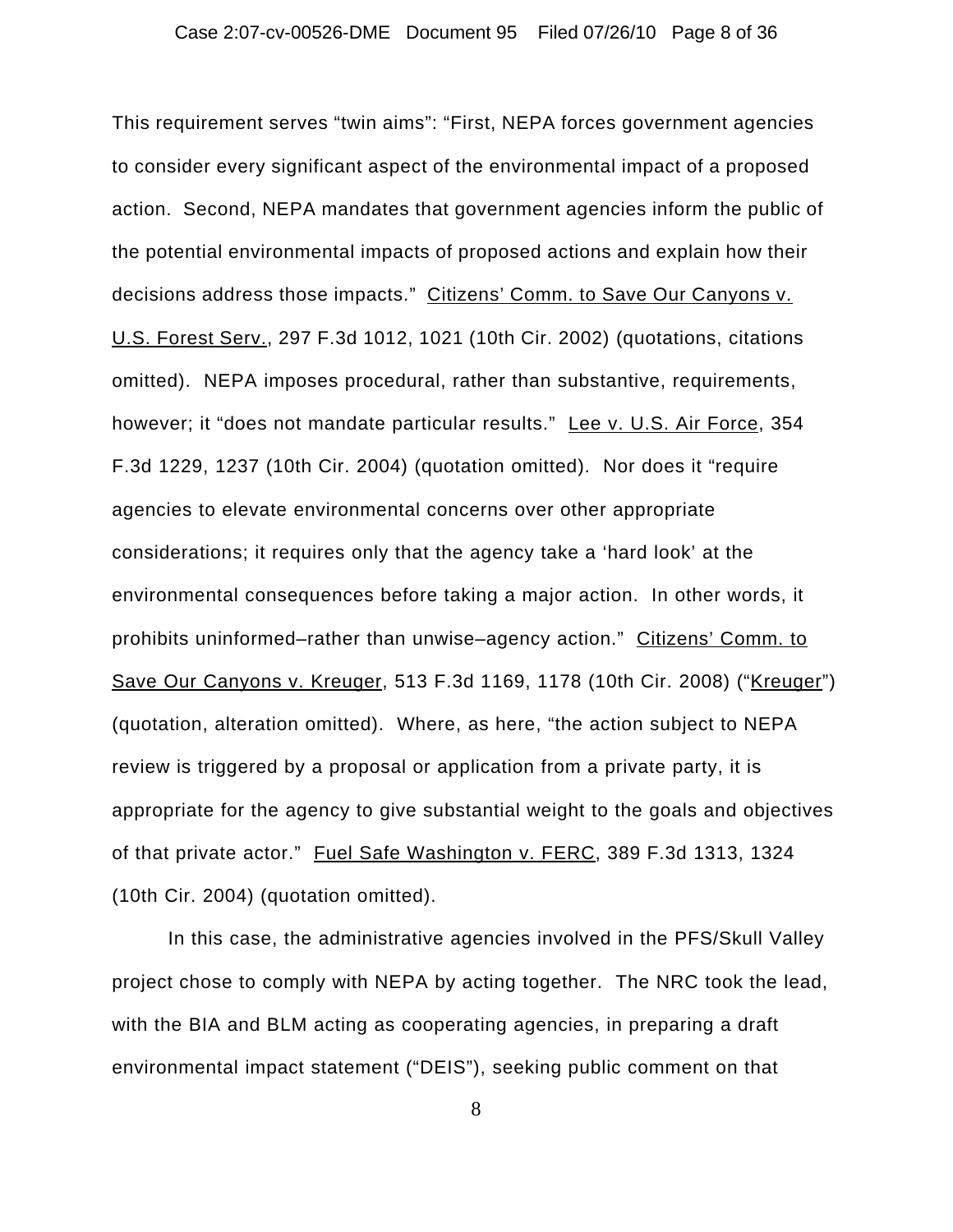document, and then issuing a final environmental impact statement ("FEIS"). See 40 C.F.R. §§ 1501.5, 1501.6. The FEIS these agencies prepared recommended going forward with the PFS/Skull Valley project, but preferring the use of the rail spur, rather than the ITF, to transport the SNF to the storage facility.

Following completion of the FEIS, the NRC issued PFS a license to operate the storage facility.<sup>7</sup> Upper level DOI officials then assumed control of PFS' right-of-way application from the BLM and denied that application, after concluding that to grant the application would be against the public interest because there still remained too many unanswered questions about the project. Upper level DOI officials also took over Plaintiffs' lease approval request from the BIA and disapproved the lease for a number of reasons, including the need to protect the reservation for future generations of the Skull Valley Band.<sup>8</sup> Plaintiffs now invoke the APA to obtain judicial review of these two decisions.<sup>9</sup>

 $7$ The NRC's decision to issue PFS a license is being challenged in litigation in the D.C. Circuit. That action has been stayed, however, pending a decision in this case. See Ohngo Gaudadeh Devia v. NRC, 492 F.3d 421, 422 (D.C. Cir. 2007).

<sup>&</sup>lt;sup>8</sup>Ordinarily the BIA and the BLM would make the initial decisions on these requests, and then that decision could be administratively appealed. But here, upper level DOI officials made the initial decision, which represented the agency's final, and thus appealable, determination.

 $9$ In addition to the DOI, Plaintiffs also originally named as defendants the individual DOI officials who issued these decisions, James E. Cason, Associate Deputy Secretary of the Interior, and Chad Calvert, Acting Assistant Secretary of the Interior for Land and Mineral Management. In their amended complaint, Plaintiffs added a new assistant secretary for land and mineral management, C. (continued...)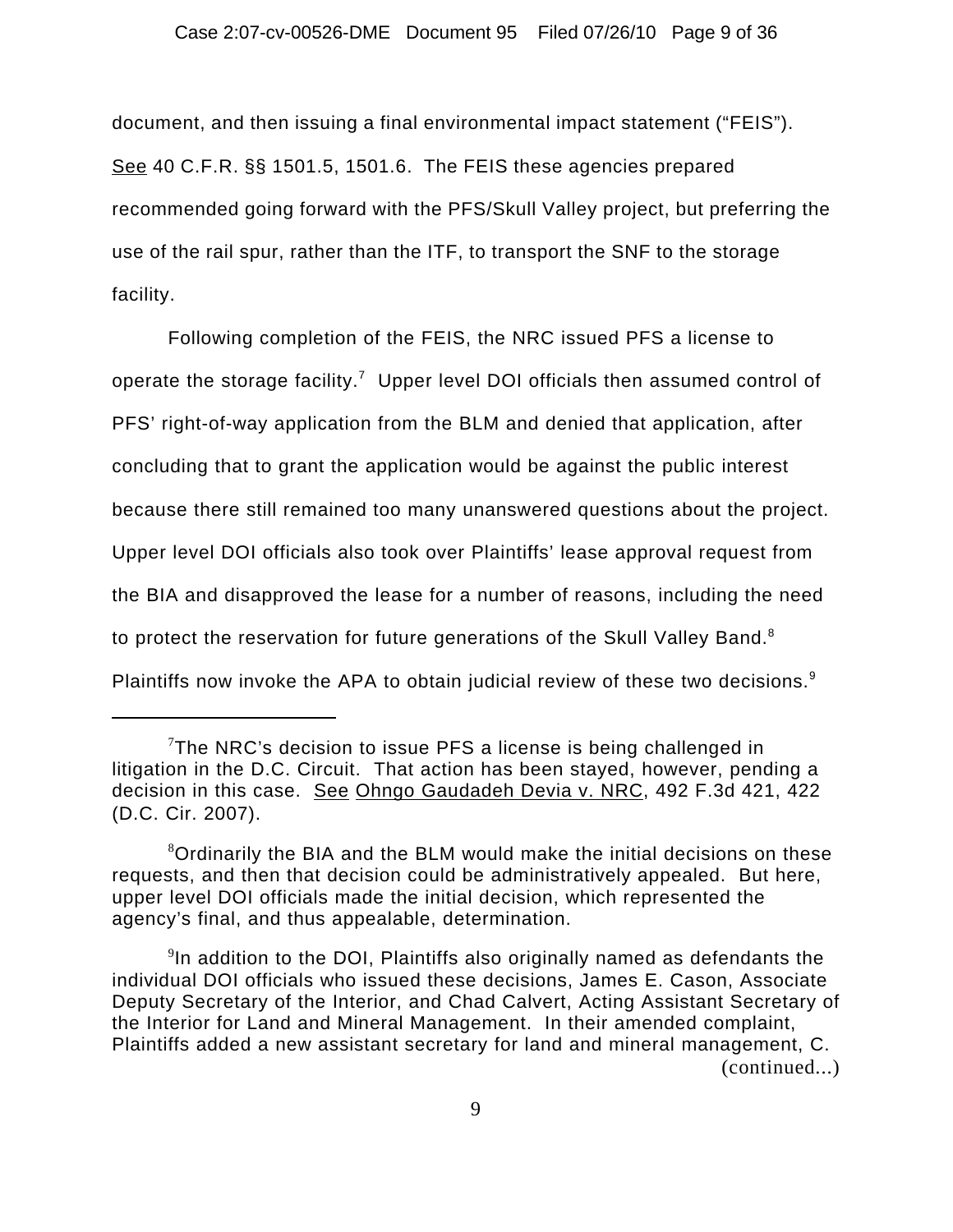See 5 U.S.C. § 702.

### **II. STANDARD OF REVIEW**

Under the APA, "[t]he reviewing court shall . . . hold unlawful and set aside agency action . . . found to be . . . arbitrary, capricious, an abuse of discretion, or otherwise not in accordance with law  $\dots$ ." 5 U.S.C. § 706(2)(A); see also TMJ Implants, Inc. v. U.S. Dep't of Health & Human Servs., 584 F.3d 1290, 1299 (10th Cir. 2009). A court will also "set aside an agency's action if the agency has failed to follow required procedures." Krueger, 513 F.3d at 1176.

A court's review under the APA is "highly deferential," id. (quotation omitted); and the reviewing court may not substitute its judgment for that of the agency, see United Keetoowah Band of Cherokee Indians v. U.S. Dep't of Housing & Urban Dev., 567 F.3d 1235, 1239 (10th Cir. 2009). Nevertheless, the court is still "required 'to engage in a substantial inquiry' and to conduct a 'thorough, probing, in-depth review.'" Id. (quoting Citizens to Preserve Overton Park, Inc. v. Volpe, 401 U.S. 402, 415 (1971), abrogated on other grounds by Califano v. Sanders, 430 U.S. 99, 105 (1977)). While administrative agencies'

 $\sqrt[9]{$ ...continued)

Stephen Allred. And Defendants, in the caption of their pleadings, have now substituted Laura Davis for Cason. See Fed. R. Civ. P. 25(d) providing that, "when a public officer who is a party in an official capacity . . . ceases to hold office while the action is pending[,] [t]he officer's successor is automatically substituted as a party"). Because the substitution is "automatic," the caption has been changed to reflect the caption as it appears on Defendants' latest briefs.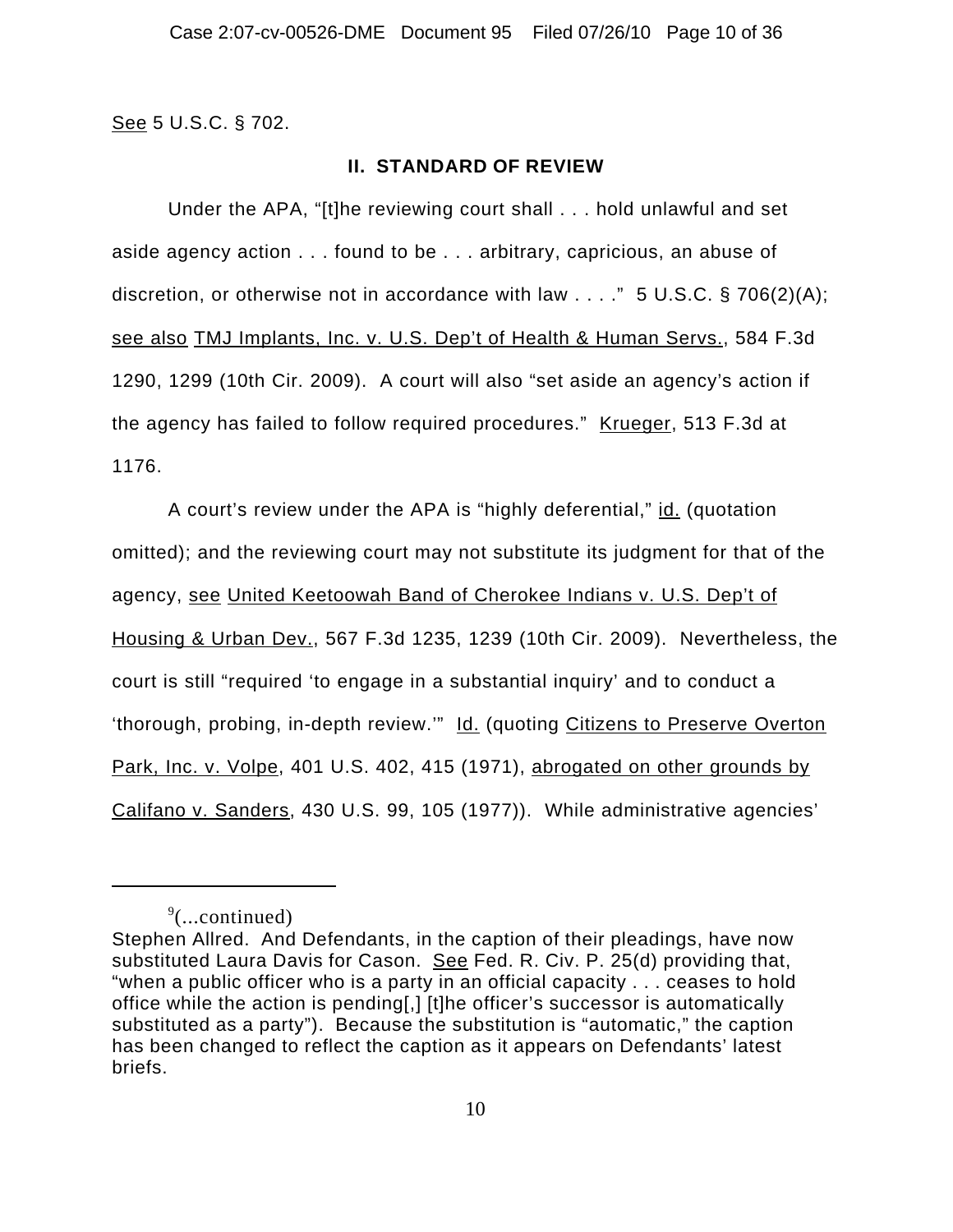decisions are afforded a presumption of validity,<sup>10</sup> a decision will nonetheless be

arbitrary and capricious if the agency entirely failed to consider an important aspect of the problem, offered an explanation for its decision that runs counter to the evidence before the agency, or is so implausible that it could not be ascribed to a difference in view or the product of agency expertise. Furthermore, [the reviewing court] must determine whether the disputed [agency] decision was based on consideration of the relevant factors and whether there has been a clear error of judgment.

Morris v. U.S. NRC, 598 F.3d 677, 690-91 (10th Cir. 2010) (quotation omitted).

"Because the arbitrary and capricious standard [of review] focuses on the

rationality of an agency's decision making process rather than the rationality of

the actual decision, it is well established that an agency's action must be

upheld, if at all, on the basis articulated by the agency itself." Colo. Wild v. U.S.

Forest Serv., 435 F.3d 1204, 1213 (10th Cir. 2006) (quotation, alteration

omitted).

Plaintiffs bear the burden of establishing that the agency's action is

invalid.<sup>11</sup> See Sorenson Commc'ns, Inc. v. FCC, 567 F.3d 1215, 1221 (10th Cir.

 $11$ Ordinarily a reviewing court will consider only the administrative record that was before the agency at the time it made the challenged decisions. See 5 U.S.C. § 706; Citizens for Alternatives to Radioactive Dumping v. U.S. Dep't of (continued...)

 $10B$  Because the two DOI decisions at issue here must be vacated under this standard of review, the Court need not address Plaintiffs' argument that, in light of the procedural irregularities occurring during the administrative proceedings, the DOI's decisions are not entitled to this presumption of validity or regularity. Plaintiffs argued that the DOI's decisions were not entitled to a "presumption of regularity" because the DOI failed to consult with the Band in a proper manner. In particular, Plaintiffs asserted that, after the NRC issued PFS a license to operate the Skull Valley storage facility, upper level DOI officials took over consideration of the lease and PFS' right-of-way application and succumbed to political pressure against the PFS/Skull Valley project.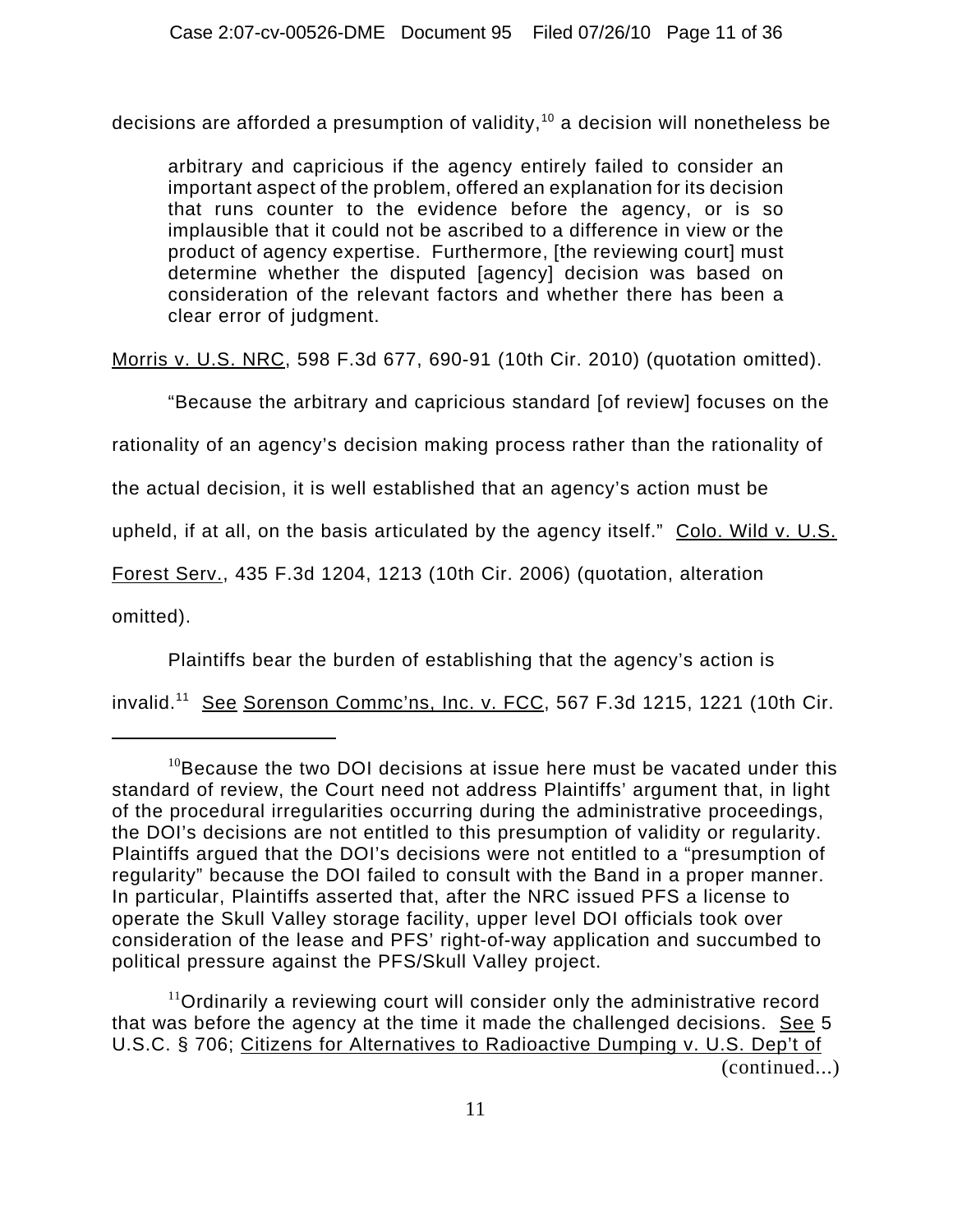2009).

## **III. DISCUSSION**

## **A. DOI's denial of PFS' right-of-way application**

PFS applied with the BLM for a right-of-way to build and operate its ITF

on federal land. The Federal Land Policy and Management Act, 43 U.S.C.

§§ 1701-87 ("FLPMA"), authorizes the Secretary of the Interior to grant

rights-of-way over public land for, among other purposes, transportation

facilities.<sup>12</sup> See id. § 1761(a)(6), (7). The Secretary manages public land

 $12$ The term right-of-way, for FLPMA purposes, includes "an easement, lease, permit, or license to occupy, use, or traverse public lands." 43 U.S.C. § 1702(f). PFS sought a right-of-way to build and operate its ITF on just a few acres of public land located between Interstate 80 and the commercial railroad track on which PFS intended to ship the SNF this far. Many of the DOI's (continued...)

 $11$ (...continued)

Energy, 485 F.3d 1091, 1096 (10th Cir. 2007). In this case, however, the Court permitted Plaintiffs minimally to supplement the administrative record because Plaintiffs had adequately alleged that the DOI, in making the administrative decisions at issue here, both considered factors left out of the administrative record and ignored other factors that were relevant to its decisions. After briefing on the merits, Defendants complained that Plaintiffs attached additional materials to their merits brief, materials that Defendants contend were not included in the supplemented administrative record. In particular, Defendants moved to strike two documents Plaintiffs had attached to their briefs: Plaintiffs' Exhibit 6, a "Cooperative Law Enforcement Agreement" involving Tooele County, the BIA, and the Skull Valley Band; and Plaintiffs' Exhibit 7, an agreement dated May 23, 2000, between PFS and Tooele County whereby PFS agreed to make payments to the County in order to mitigate some of the impact the storage facility might have on County resources. In light of Defendants' objection, Plaintiffs withdrew these two exhibits during a hearing before this Court. Nonetheless, the administrative record contains the Cooperative Law Enforcement Agreement, as well as numerous references to the existence and terms of the agreement between PFS and Tooele County. Therefore, the Court will consider this information to the extent reflected in the administrative record. See 5 U.S.C. § 706.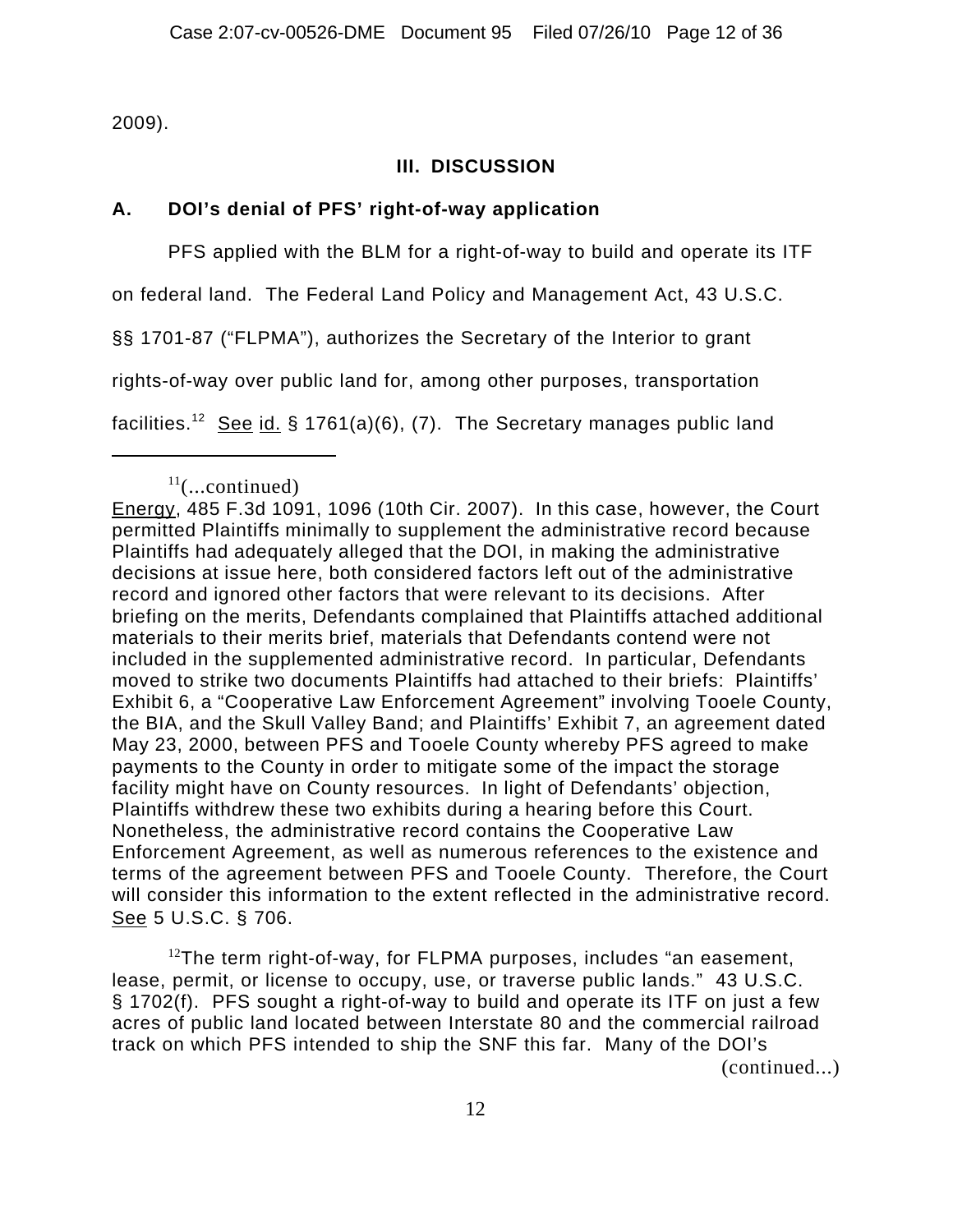through the BLM. See id.  $\S$  1731(b).

In its Record of Decision, issued by then Acting Assistant Secretary of the

Interior for Land and Minerals Management Chad Calvert ("Calvert ROD"), the

DOI denied PFS' application after concluding that the requested right-of-way

was contrary to the public interest, see 43 C.F.R. § 2804.26(a)(2).<sup>13</sup> More

specifically, the DOI concluded that the right-of-way was against the public

 $1343$  C.F.R. § 2804.26(a) provides the BLM with six reasons for denying a right-of-way application:

BLM may deny your application if:

(1) The proposed use is inconsistent with the purpose for which BLM manages the public lands described in your application;

(2) The proposed use would not be in the public interest;

(3) You are not qualified to hold a grant;

(4) Issuing the grant would be inconsistent with the Act, other laws, or these or other regulations;

(5) You do not have or cannot demonstrate the technical or financial capability to construct the project or operate facilities within the right-of-way; or

(6) You do not adequately comply with a deficiency notice (see § 2804.25(b) of this subpart) or with any BLM requests for additional information needed to process the application.

 $12$ (...continued)

concerns in denying PFS' right-of-way application, however, involved the use of Skull Valley Road to transport the SNF from the ITF to the storage facility located on the reservation. But PFS did not need to obtain a right-of-way from the DOI to transport the SNF down Skull Valley Road.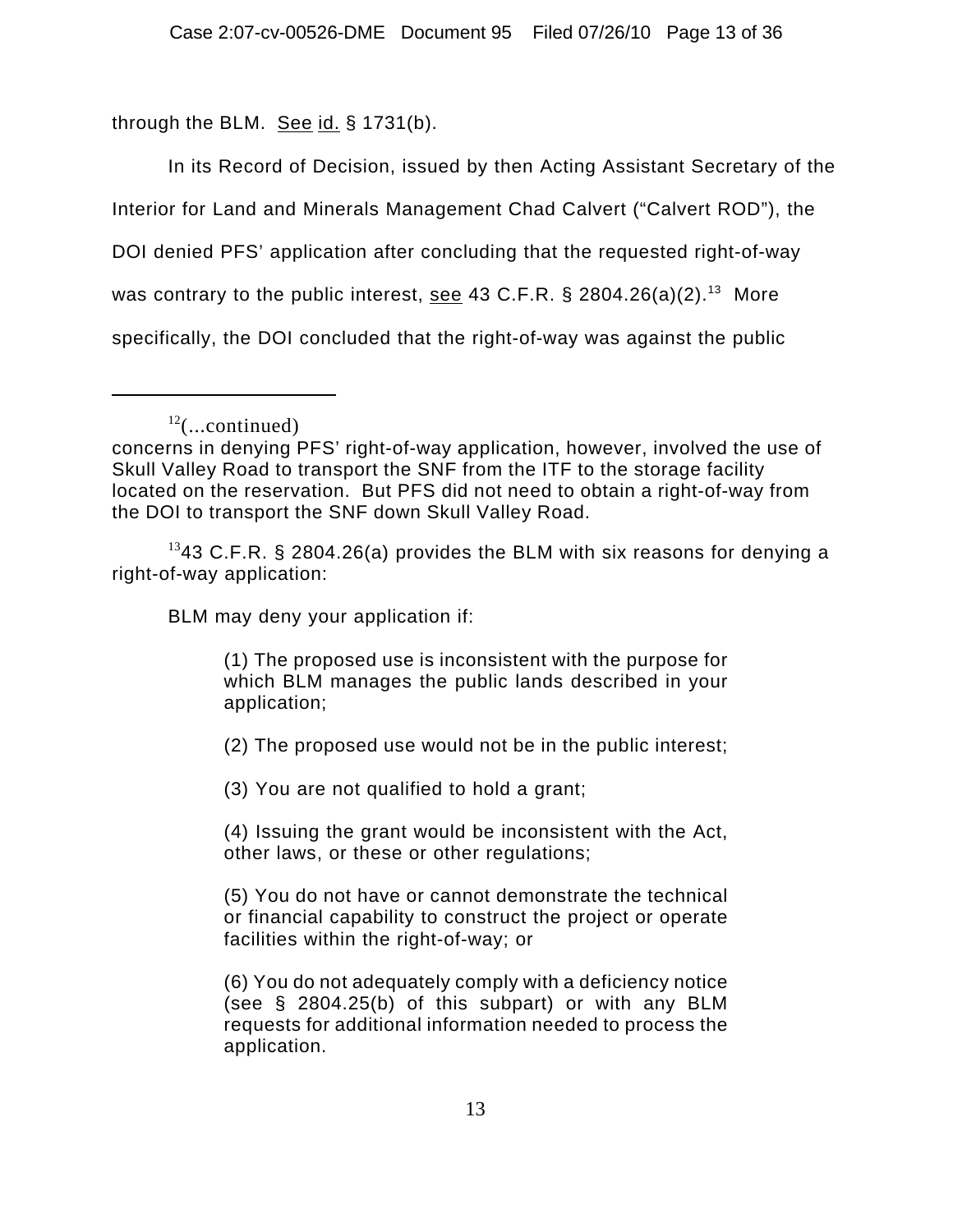#### Case 2:07-cv-00526-DME Document 95 Filed 07/26/10 Page 14 of 36

interest because "[t]oo many questions remain unanswered to grant the right-of-way at this time. . . . We cannot agree . . . that all appropriate land management questions have been answered at this time." (Calvert ROD at 10.) In support of that conclusion, the DOI determined that the FEIS both failed to consider a number of relevant questions adequately and also could not have addressed several pertinent new developments occurring after the FEIS was issued. However, because the DOI was relying upon the information in the FEIS to inform its decision on PFS' right-of-way application, and because it was the DOI's obligation under NEPA to prepare an adequate FEIS, see Kreuger, 513 F.3d at 1177-78, the DOI's decision to deny PFS' right-of-way application because of its own failure to prepare an adequate FEIS was arbitrary and capricious.

In denying PFS' application, the DOI specifically determined that, while the FEIS fully considered how the SNF would be transported to the storage facility, the FEIS had not fully considered the impact that the removal of SNF from the Skull Valley storage facility, and the use of Skull Valley Road to remove the SNF, would have on the environment. The DOI also suggested that the FEIS was inadequate because it failed to address sufficiently the possibility of a terrorist attack.<sup>14</sup>

 $14B$  Because the DOI was obligated to prepare an FEIS that adequately addressed the environmental impacts of the proposed right-of-way, see Kreuger, 513 F.3d at 1178, the DOI's reasoning in the Calvert ROD, that its FEIS did not adequately consider this matter, appears to concede that the DOI did not fulfill its obligations under NEPA. See Lee, 354 F.3d at 1241 (noting "[a]n agency (continued...)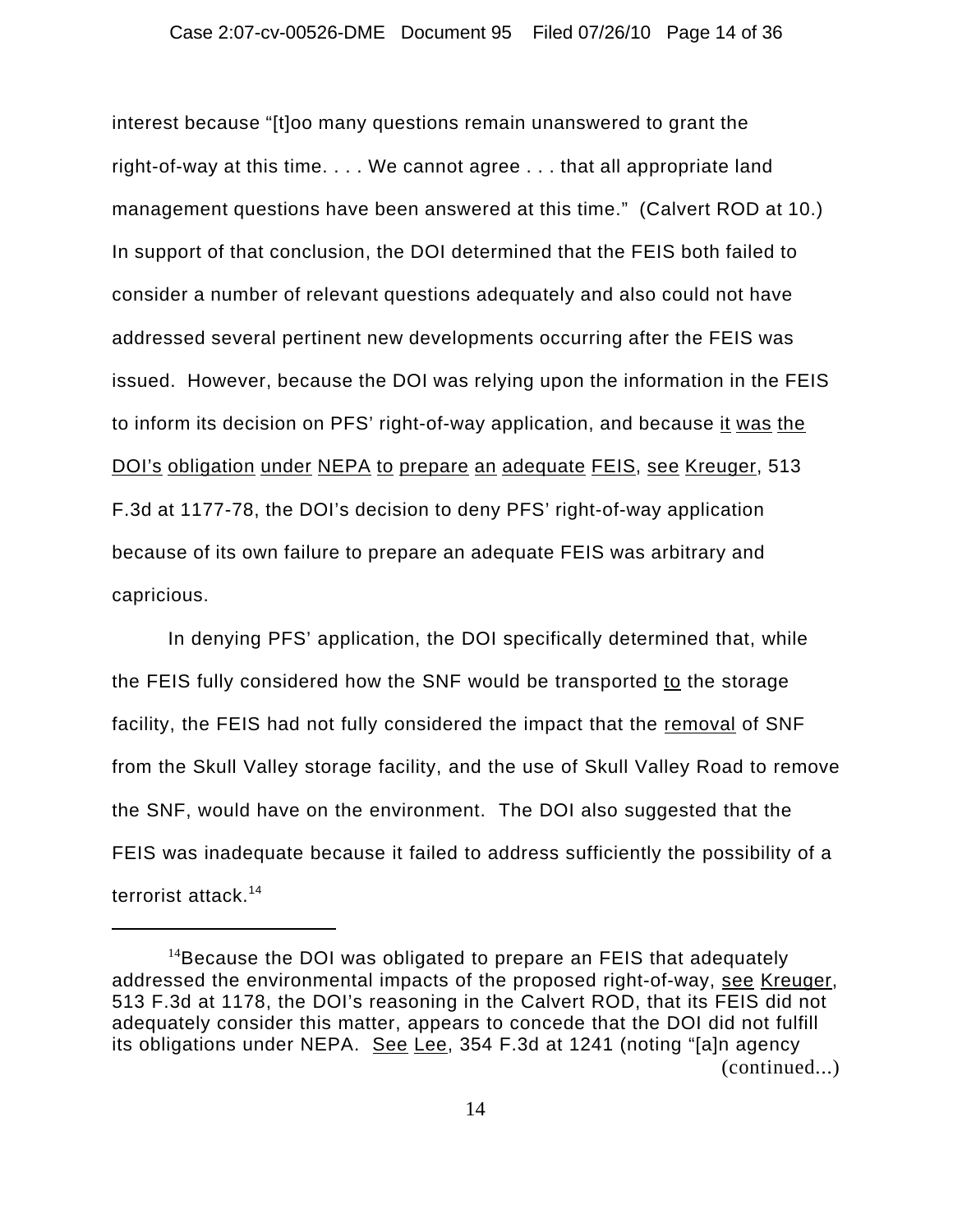The DOI also determined that it had not fully considered new

circumstances occurring after the cooperating agencies issued the FEIS in 2001. Those new circumstances include the Skull Valley Band's current operation of

the "Tekoi Balefill, a disposal site for bundled waste," which has increased truck

traffic on Skull Valley Road,<sup>15</sup> and Congress' designation of the nearby Cedar

must obtain and include in the EIS information on reasonably foreseeable significant adverse impacts that are essential to a reasoned choice among alternatives if the costs of obtaining such information are not exorbitant," citing 40 C.F.R. § 1502.22) (quotation omitted). That, alone, would warrant vacating the DOI's decision to deny PFS' right-of-way application and remanding PFS' right-of-way application in order for the DOI to consider adequately the impacts of the removal of SNF from the proposed Skull Valley storage facility. See Utahns for Better Transp. v. U.S. Dep't of Transp., 305 F.3d 1152, 1163, 1192 (10th Cir. 2002) (remanding to agency where FEIS was inadequate).

 $15$ The FEIS, issued in 2001, noted that transporting SNF down Skull Valley Road would have only a "small," or "small to moderate," impact. Several years after the FEIS was issued, however, in 2004, the Skull Valley Band began operating the Tekoi Balefill. The balefill is essentially a landfill, but the refuse has been bundled into bales before being transported for disposal. The DOI, in its Calvert ROD, estimated that the balefill receives 130 to 160 truckloads of bundled refuse from the Salt Lake City area each day. However, the portion of the balefill DEIS found in this administrative record indicated that if and when PFS begins transporting SNF down Skull Valley Road using the slow-moving heavy-haul trucks, the balefill traffic will use an alternate route during the specific times that the heavy-haul trucks are travelling down Skull Valley Road.

In its Calvert ROD, the DOI indicated that the Balefill's traffic on Skull Valley Road causes two problems that the agency has not fully considered. First, the DOI did not consider the impact of this increased traffic on Skull Valley Road. Second, the ROD noted, inconclusively, that members of the public commented that this increased traffic on Skull Valley Road might result in the SNF staying longer at the ITF than originally intended. Plaintiffs justifiably respond that there is no evidence in the record to support the DOI's concern that the SNF would be delayed at the ITF so long that it would essentially be stored there. In any event, the FEIS already previously considered and rejected the general argument that SNF waiting at the ITF to be transported to the (continued...)

 $14$ (...continued)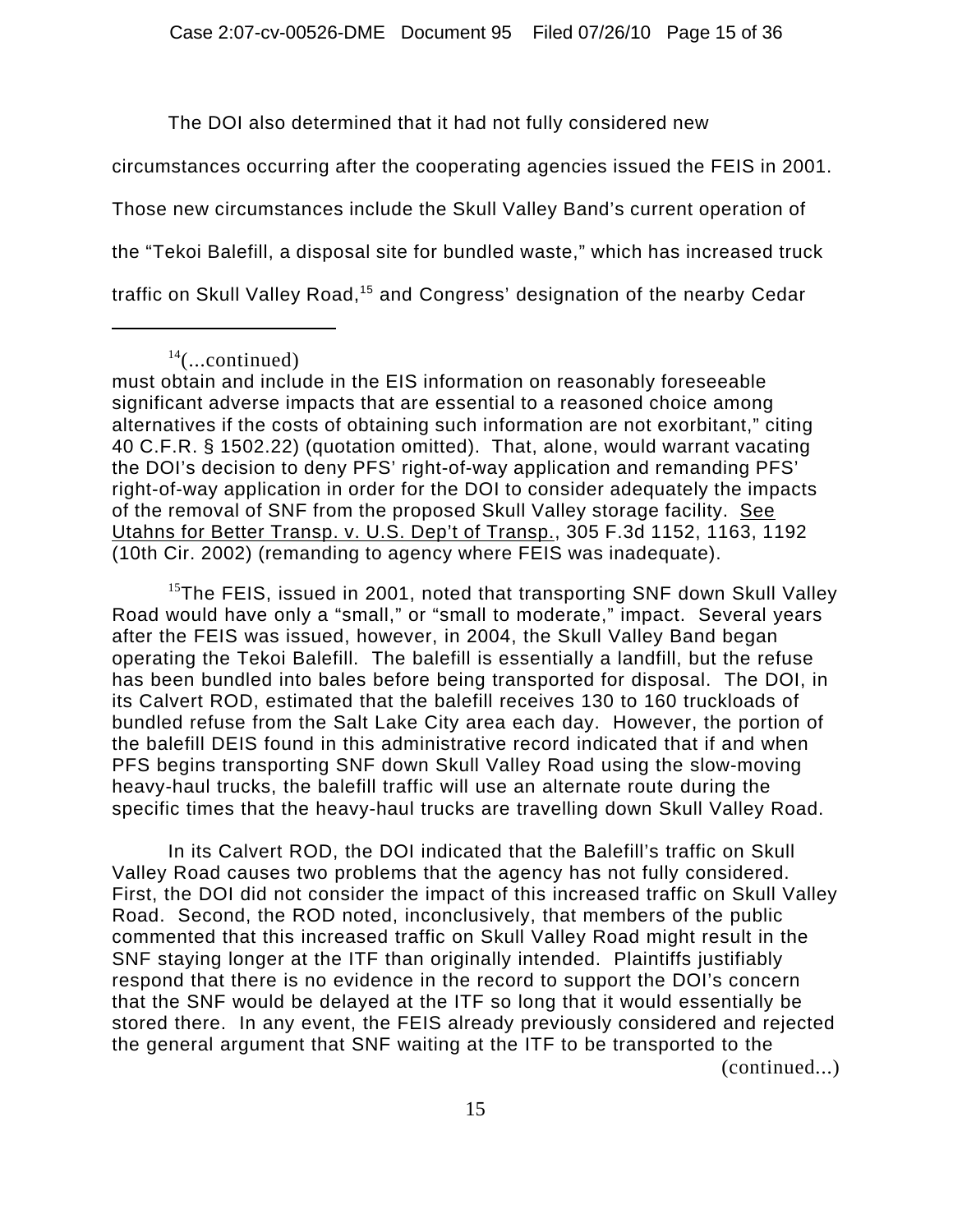Mountain Wilderness area, which requires further study both to determine

whether the ITF will affect that area and, because the wilderness area

eliminated the FEIS' preferred alternative–shipping the SNF to the storage

facility via the new rail spur–to give a closer look at the ITF transportation

alternative than the FEIS originally gave it.<sup>16</sup>

Based on these determinations–that the FEIS failed to consider

adequately the removal of the SNF from the PFS storage facility and the

possibility of terrorist attacks, and because the FEIS could not have considered

 $16$ An FEIS must include a discussion of alternatives to the proposed action; that is, the FEIS must "evaluate[] the environmental impacts of the proposed action, as compared with the impact of alternative course of action." Fuel Safe Washington, 389 F.3d at 1323; see also 42 U.S.C. § 4332(2)(C)(iii). In fact, "[t]he consideration of alternatives to a proposed action is 'the heart of the environmental impact statement." Lee, 354 F.3d at 1238 (quoting 40 C.F.R. § 1502.14). Therefore, "Council on Environmental Quality (CEQ) regulations implementing NEPA require agencies to 'rigorously explore and objectively evaluate all reasonable alternatives,'" and not just the alternative the FEIS preferred. Id. (quoting 40 C.F.R. § 1502.14) (alteration, emphasis omitted); see also 43 C.F.R. § 46.425(c) (DOI regulations pertaining to public lands requiring agency to "rigorously explore" alternatives); see Colo. Wild, 435 F.3d at 1209 (noting CEQ regulations bind every federal agency). So the DOI's reasoning in this regard, that here the FEIS did not adequately consider the transportation alternative involving use of the ITF, again calls into question whether the DOI initially fulfilled its NEPA obligations.

Before this court, Defendants further assert that the harms recognized in the FEIS associated with using the ITF–greater radiation exposure of PFS' employees and disruption of traffic on Skull Valley Road–justify denying PFS' right-of-way application outright. But the DOI, in its Calvert ROD, did not rely on that reasoning to deny PFS' right-of-way application, and this Court's review is limited to the reasons proffered by the DOI in its challenged decision, see Colo. Wild, 435 F.3d at 1213.

 $15$ (...continued) storage facility would be "stored" there.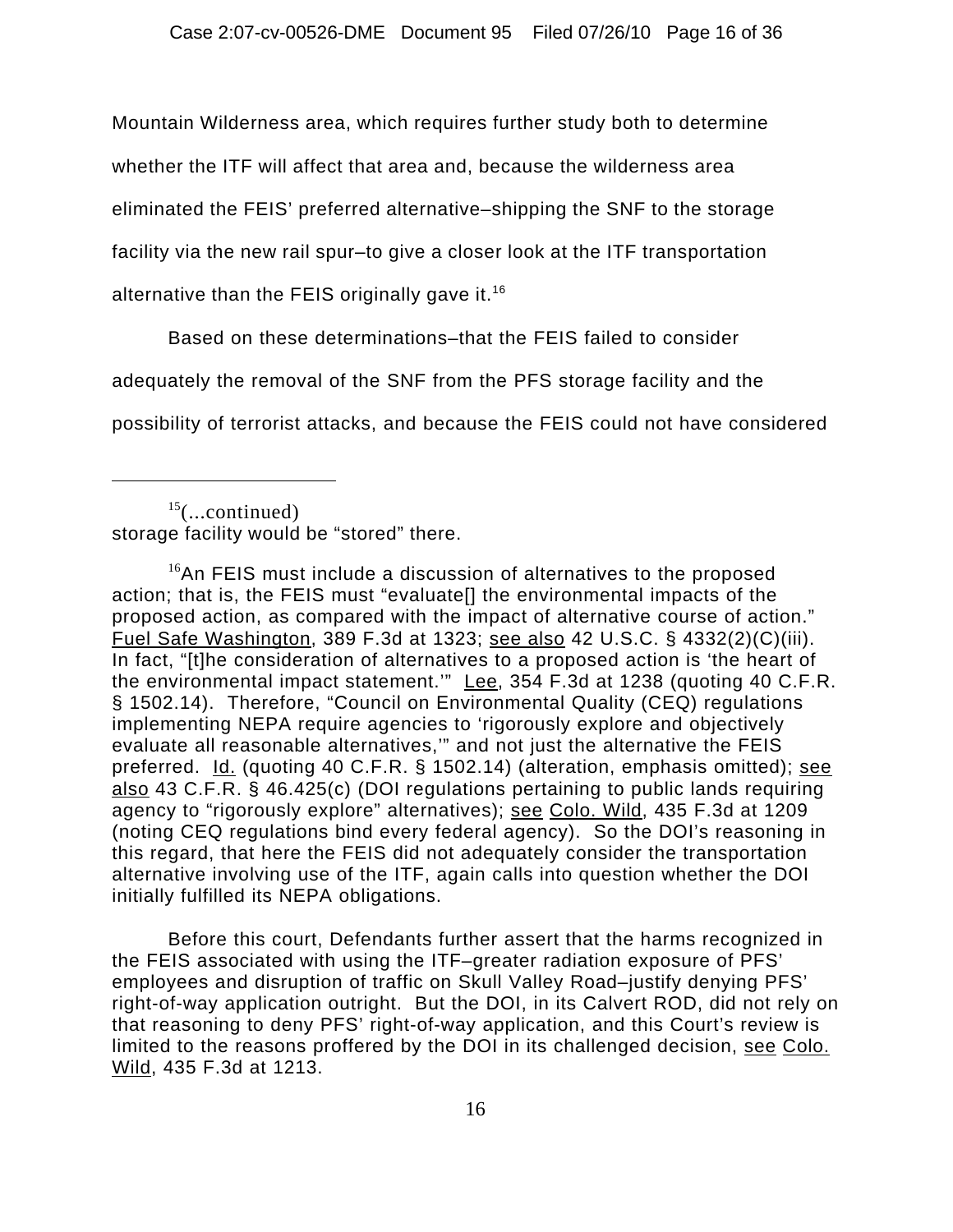### Case 2:07-cv-00526-DME Document 95 Filed 07/26/10 Page 17 of 36

the now-operating Tekoi balefill and the newly-designated Cedar Mountain Wilderness Area–the DOI denied PFS' right-of-way application. The Court does not question that the DOI needs to consider fully these matters before ruling on PFS' right-of-way application. But here, the DOI denied that application because its own FEIS was not adequate. That was arbitrary and capricious. See Kreuger, 513 F.3d at 1177-78 (quotation omitted) (noting that NEPA places the burden of conducting an adequate study of the environmental impacts of a proposed action on the agency and "prohibits uninformed . . . agency action").

This is particularly true where, as here, the DOI, acting through the BLM, has readily available mechanisms which it could have invoked to obtain the information it found lacking in the FEIS. CEQ regulations require an agency–here the DOI–to prepare a supplemental environmental impact statement ("SEIS") when "[t]here are significant new circumstances or information relevant to environmental concerns and bearing on the proposed action or its impacts"; CEQ regulations further provide that the agency–here the DOI–"[m]ay also prepare supplements when the agency determines that the purposes of [NEPA] will be furthered by doing so."<sup>17</sup> 43 C.F.R. § 1502.9(c)(1)(ii), (2). See Ecology Ctr., Inc. V. U,S, Forest Serv., 451 F.3d

 $17$ NEPA created the Council on Environmental Quality ("CEQ"), see 42 U.S.C. § 4342, and charged that agency with administering NEPA and promulgating regulations related to NEPA that are binding on all federal agencies, 40 C.F.R. Pts. 1500-08. See Colo. Wild, 435 F.3d at 1208-09. In addition to those CEQ regulations, "[e]very federal agency then drafts its own administrative regulations to implement and supplement the CEQ regulations." Id, at 1209; see also 40 C.F.R. §§ 1505.1, 1507.3.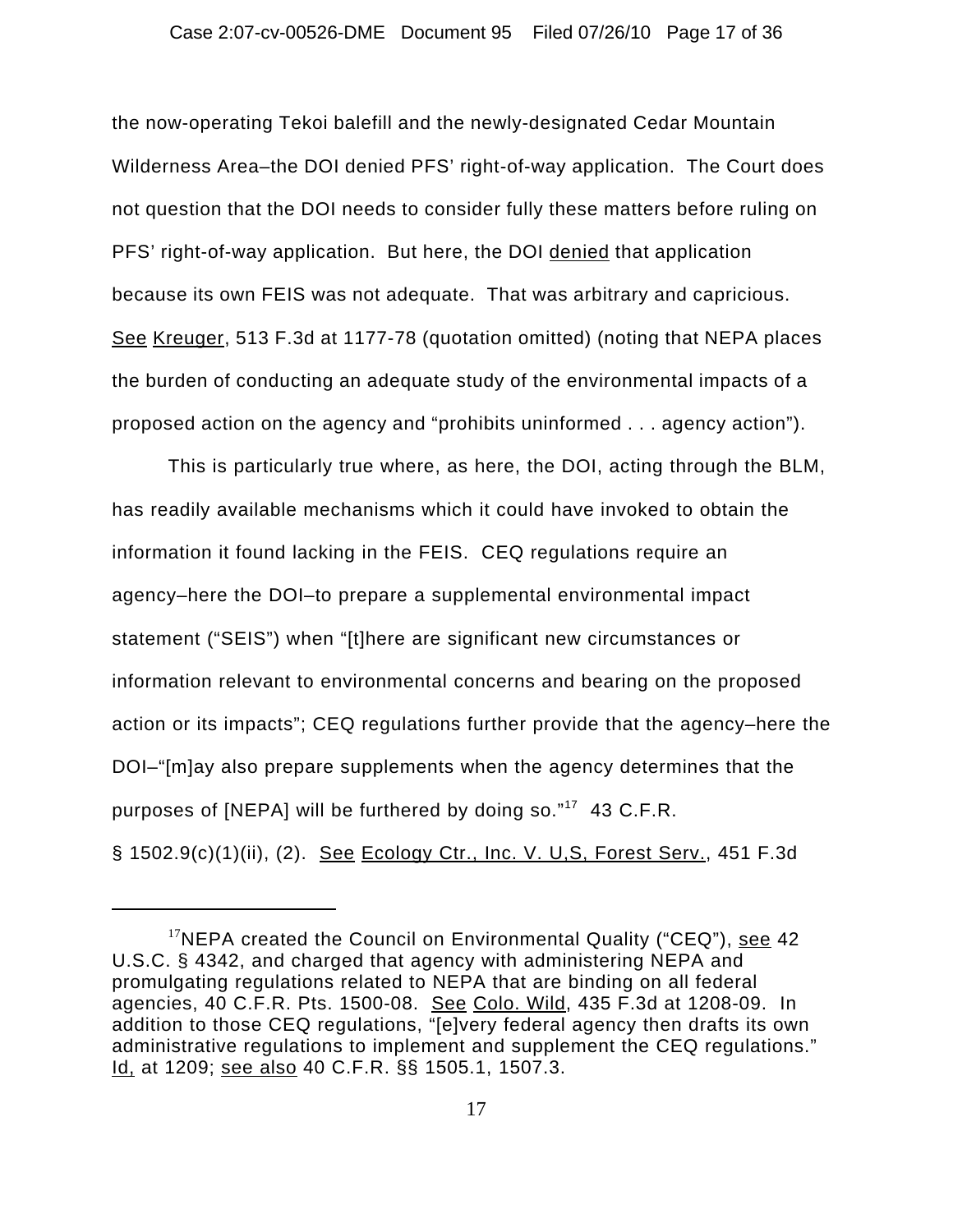1183, 1189 (10th Cir. 2006) (noting agency prepared SEIS after deeming EIS incomplete); see also Marsh v. Oregon Natural Res. Council, 490 U.S. 360, 371 (1989) (noting NEPA ensures agency will not act on incomplete information).

Beyond the NEPA process, however, the DOI, through the BLM, "may require [a right-of-way applicant] to submit additional information at any time while processing the application," and can "[t]ake any other action necessary to fully evaluate and decide whether to approve or deny [the] application." 43 C.F.R. § 2804.25(b), (d)(6); see also 43 U.S.C. § 1761(b); 43 C.F.R. § 2884.11(c)(8), (11). If the applicant fails to provide information requested by the BLM, then the BLM or the DOI can deny the application on that basis. See 43 C.F.R. § 2804.26(a)(6). But there is no indication here that either the BLM or the DOI ever requested that PFS provide the additional information the DOI deemed necessary in its Calvert ROD.

Thus, the DOI had an obligation to prepare an adequate FEIS and had available to it a number of mechanisms to obtain the information it determined it needed in order to consider thoroughly PFS' right-of-way application. Moreover, the information the DOI found the FEIS lacked generally appears to be readily obtainable. Cf. 40 C.F.R. 1502.22(a) (noting that, "[i]f the incomplete information relevant to reasonably foreseeable significant impacts is essential to a reasoned choice among alternatives and the overall costs of obtaining it are not exorbitant, the agency shall include the information in the" EIS). Because the DOI did not invoke any of these available mechanisms to obtain the additional information it deemed necessary for a thorough consideration of PFS'

18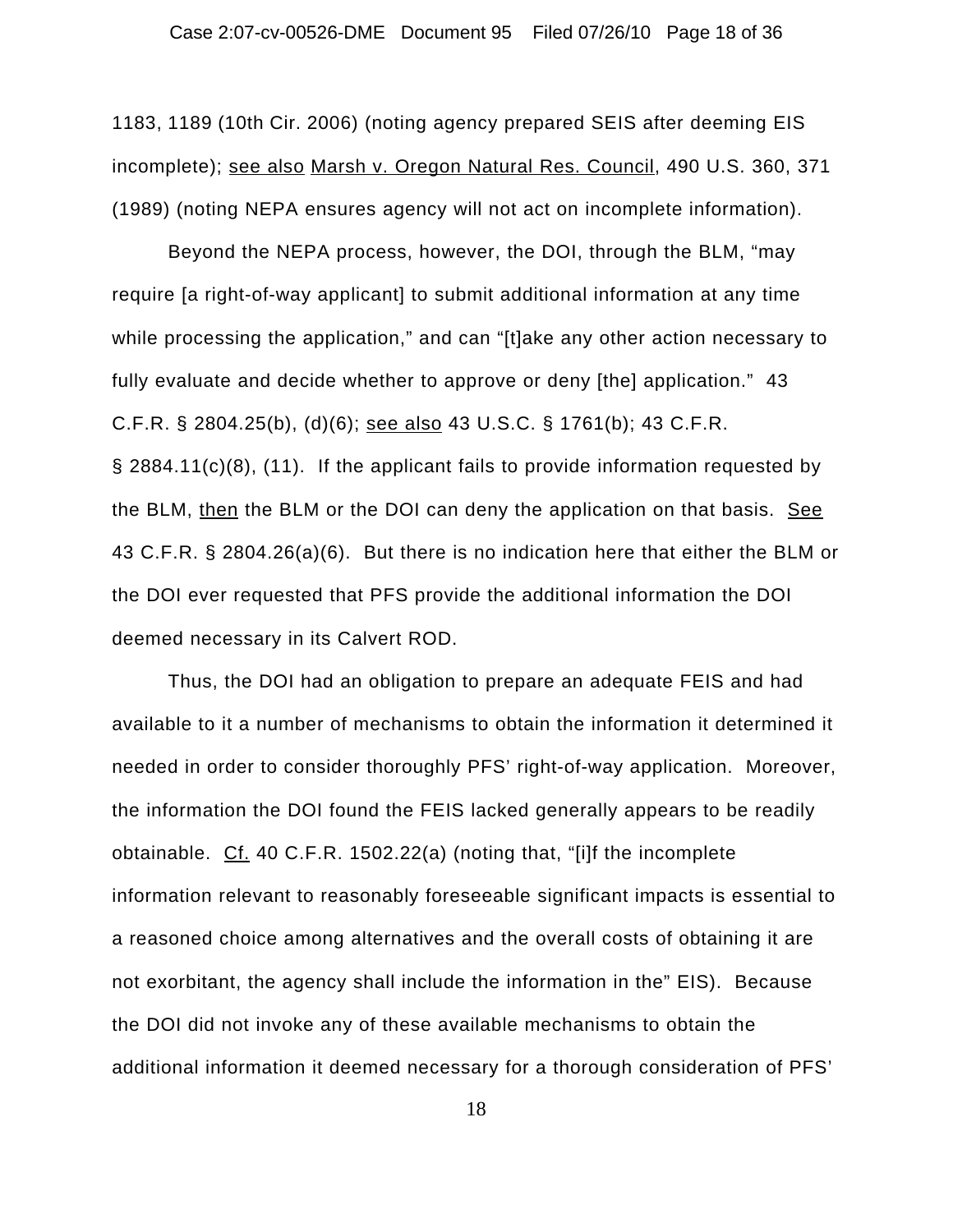right-of-way application, but instead simply denied PFS' right-of-way application because there were too many questions left unanswered, the DOI's decision was arbitrary and capricious, and an abuse of discretion.<sup>18</sup> See Colo. Wild, 435 F.3d at 1213 (requiring, under arbitrary-and-capricious review, "reasoned basis for agency action").

Finally, the DOI denied PFS' right-of-way after noting that PFS would not be eligible for public funding. However, because the PFS/Skull Valley project was not premised on any public funding, this point does not support DOI's decision to deny the right-of-way.

For these reasons, the DOI's decision to deny PFS' right-of-way application was arbitrary and capricious, and an abuse of discretion.<sup>19</sup> On

 $19$ Defendants further assert that the DOI denied PFS' right-of-way application, despite not having adequate information to consider that application fully, because the Skull Valley Band insisted on a quick decision. But this Court's review is limited to the reasons given in the agency's decision, see Colo. Wild, 435 F.3d at 1213, and the DOI, in its Calvert ROD, did not mention the need for a quick decision to justify its denial of PFS' right-of-way application.

To the extent Plaintiffs asserted a separate claim in their amended complaint alleging the DOI's Calvert ROD violated the Band's 1863 Treaty with the United States, the Court deems Plaintiffs to have waived that separate claim by not addressing and developing it in their briefs. See D.L. v. Unified Sch.

(continued...)

 $18$ Plaintiffs suggest that the DOI was required to prepare an SEIS. Defendants counter with several arguments why they believe Plaintiffs cannot assert such a claim under NEPA. Although Plaintiffs invoke NEPA in their arguments to this Court, they do so only in response to the DOI's decision to deny PFS' right-of-way application after determining that the DOI's own FEIS was inadequate. Plaintiffs certainly have standing, see 5 U.S.C. § 702, and can invoke NEPA to challenge the denial of PFS' right-of-way application on that basis.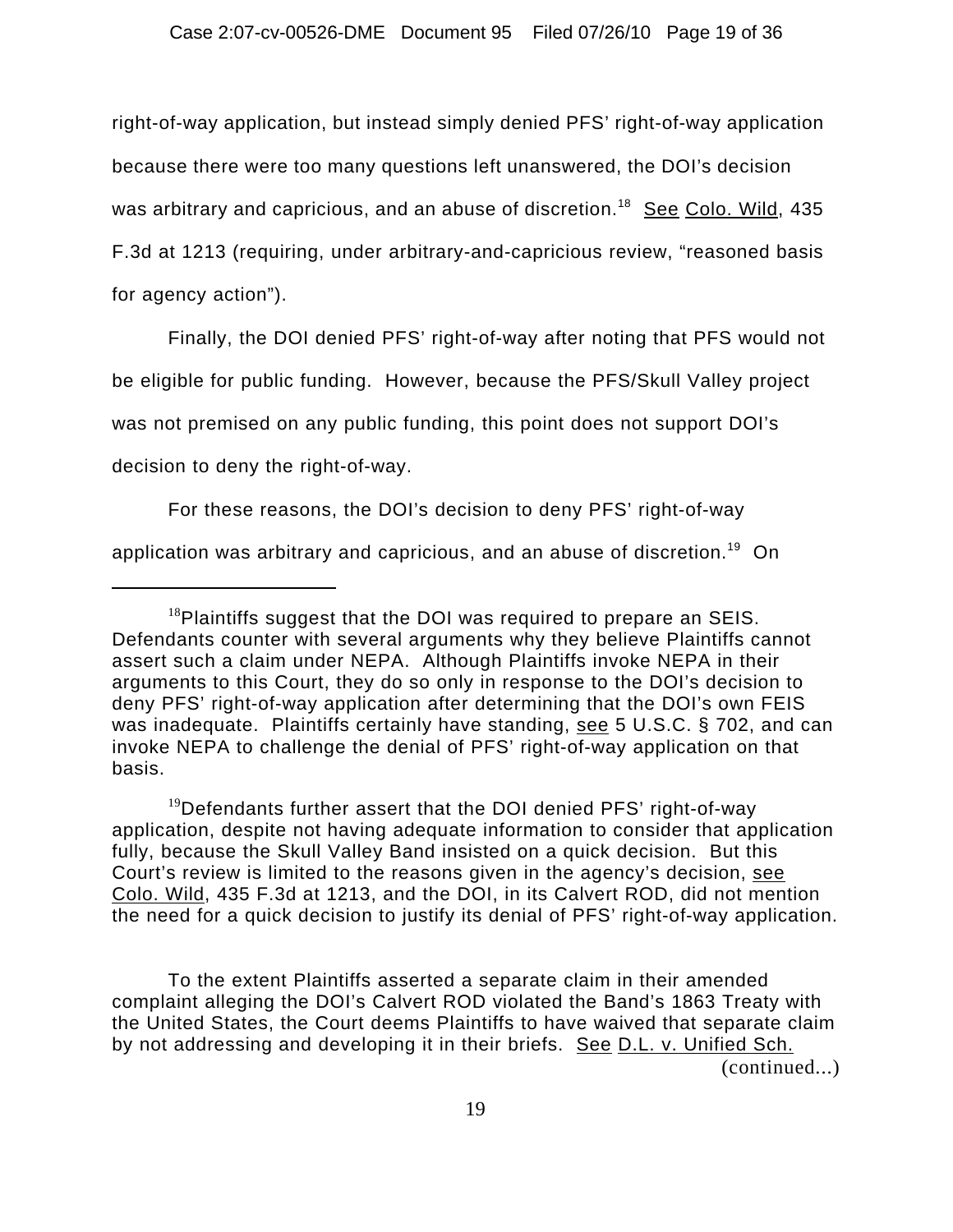remand, the DOI can, of course, consider additional evidence concerning the

matters the Calvert ROD deemed the FEIS to have given insufficient

consideration, as well as the more recent matters that the FEIS could not have

considered.

# **B. DOI's disapproval of Plaintiffs' lease**

The Indian Long-Term Leasing Act ("ILTLA") required PFS and the Skull

Valley Band to obtain the Secretary of the Interior's approval of their lease:

"[a]ny restricted Indian lands, whether tribally, or individually owned, may be

leased by the Indian owners, with the approval of the Secretary of the Interior,

for . . . business purposes." 25 U.S.C. § 415(a). However,

[p]rior to approval of any lease or extension of an existing lease pursuant to this section, the Secretary of the Interior shall first satisfy himself that adequate consideration has been given to the relationship between the use of the leased lands and the use of neighboring lands; the height, quality, and safety of any structures or other facilities to be constructed on such lands; the availability of police and fire protection and other services; the availability of judicial forums for all criminal and civil causes arising on the leased lands; and the effect on the environment of the uses to which the leased lands will be subject.

Id. Applying § 415(a), the DOI, in a Record on Decision signed by Associate

Deputy Secretary of the Interior James Cason ("Cason ROD"), disapproved

Plaintiffs' lease. Plaintiffs contend that that decision was contrary to law, as

well as arbitrary and capricious, and an abuse of discretion.

# **1. The Cason ROD was "not in accordance with law"**

Plaintiffs first assert that the DOI decision reached in the Cason ROD was

 $19$ (...continued)

Dist. No. 497, 596 F.3d 768, 775 (10th Cir. 2010) (per curiam).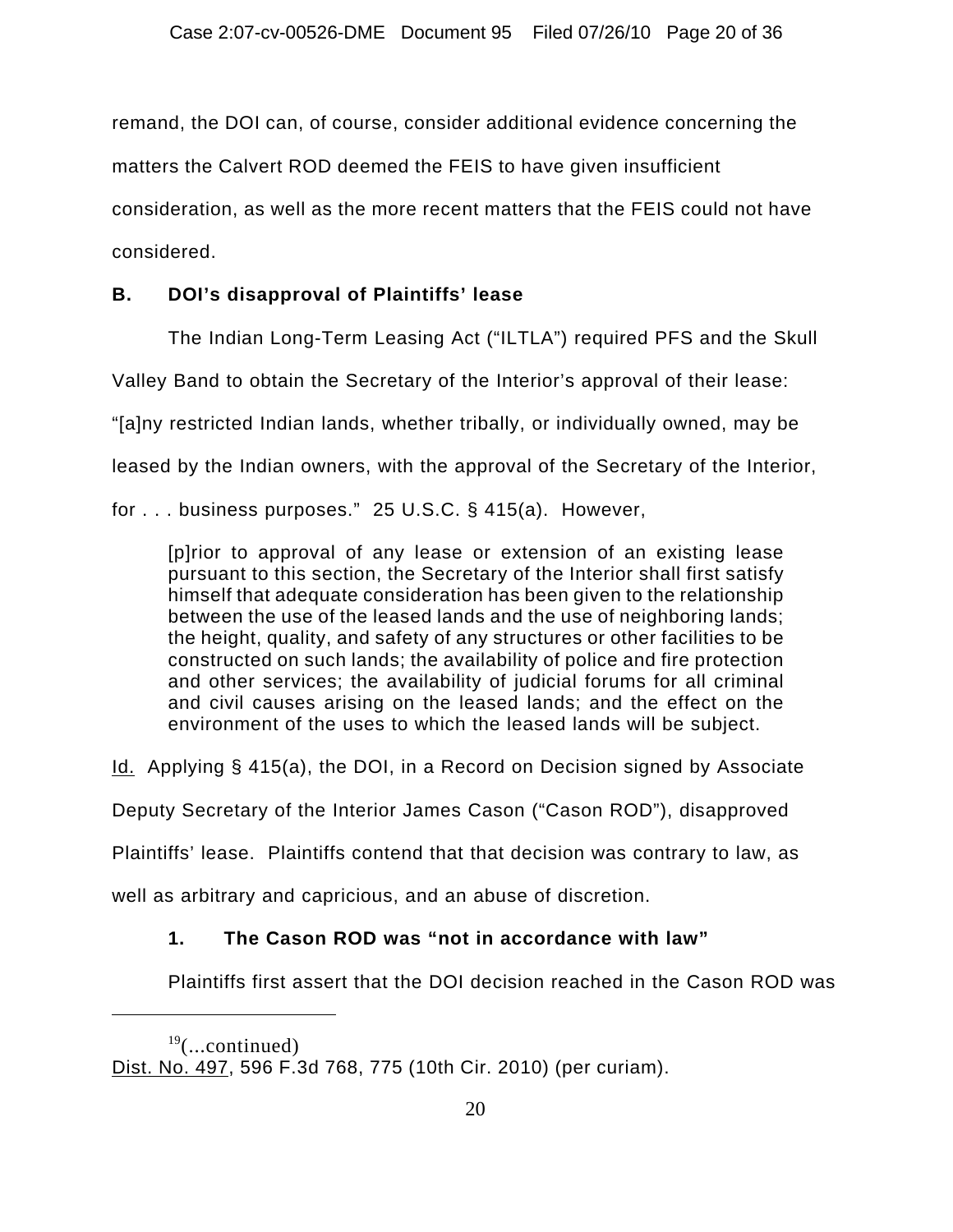contrary to 25 C.F.R. § 162.107(a), which provides that, "[i]n reviewing a negotiated lease for approval, [the agency] will defer to the landowners' determination that the lease is in their best interest, to the maximum extent possible."20 Under the circumstances presented here, the Court agrees.

By that time, however, the BIA had already conditionally approved Plaintiffs' Lease. Nonetheless, the DOI subsequently disavowed that conditional approval when it ultimately disapproved the Lease in September 2006, five years after 25 C.F.R. § 162.107 went into effect. Under these circumstances, the parties agree that 25 C.F.R. § 162.107 applies here. That regulation, then, provides in full:

(a) We will assist Indian landowners in leasing their land, either through negotiations or advertisement. In reviewing a negotiated lease for approval, we will defer to the landowners' determination that the lease is in their best interest, to the maximum extent possible. In granting a lease on the landowners' behalf, we will obtain a fair annual rental and attempt to ensure (through proper notice) that the use of the land is consistent with the landowners' wishes. We will also recognize the rights of Indian landowners to use their own land, so long as their Indian co-owners are in agreement and the value of the land is preserved.

(b) We will recognize the governing authority of the tribe having jurisdiction over the land to be leased, preparing and advertising leases in accordance with applicable tribal laws and policies. We will promote tribal control and self-determination over tribal land and other land under the tribe's jurisdiction, through contracts and self-governance compacts entered into under the Indian (continued...)

 $^{20}$ The ILTLA authorized the DOI to promulgate regulations pertaining to leases involving Indian land. See 25 U.S.C. § 415(a) ("[A]II leases and renewals shall be made under such terms and regulations as may be prescribed by the Secretary of the Interior."); see also Red Mountain Mach. Co. v. Grace Inv. Co., 29 F.3d 1408, 1410-11 (9th Cir. 1994). In 2001, the DOI revised its lease regulations, see 25 C.F.R. Pt. 162, in order, among other things, to "[i]dentify the conditions and authorities under which certain interests in Indian land and Government land may be leased," 25 C.F.R. § 162.100(a)(1). See 66 Fed. Reg. 7068-01 (Jan. 22, 2001). It was at this time that the DOI added 25 C.F.R. § 162.107.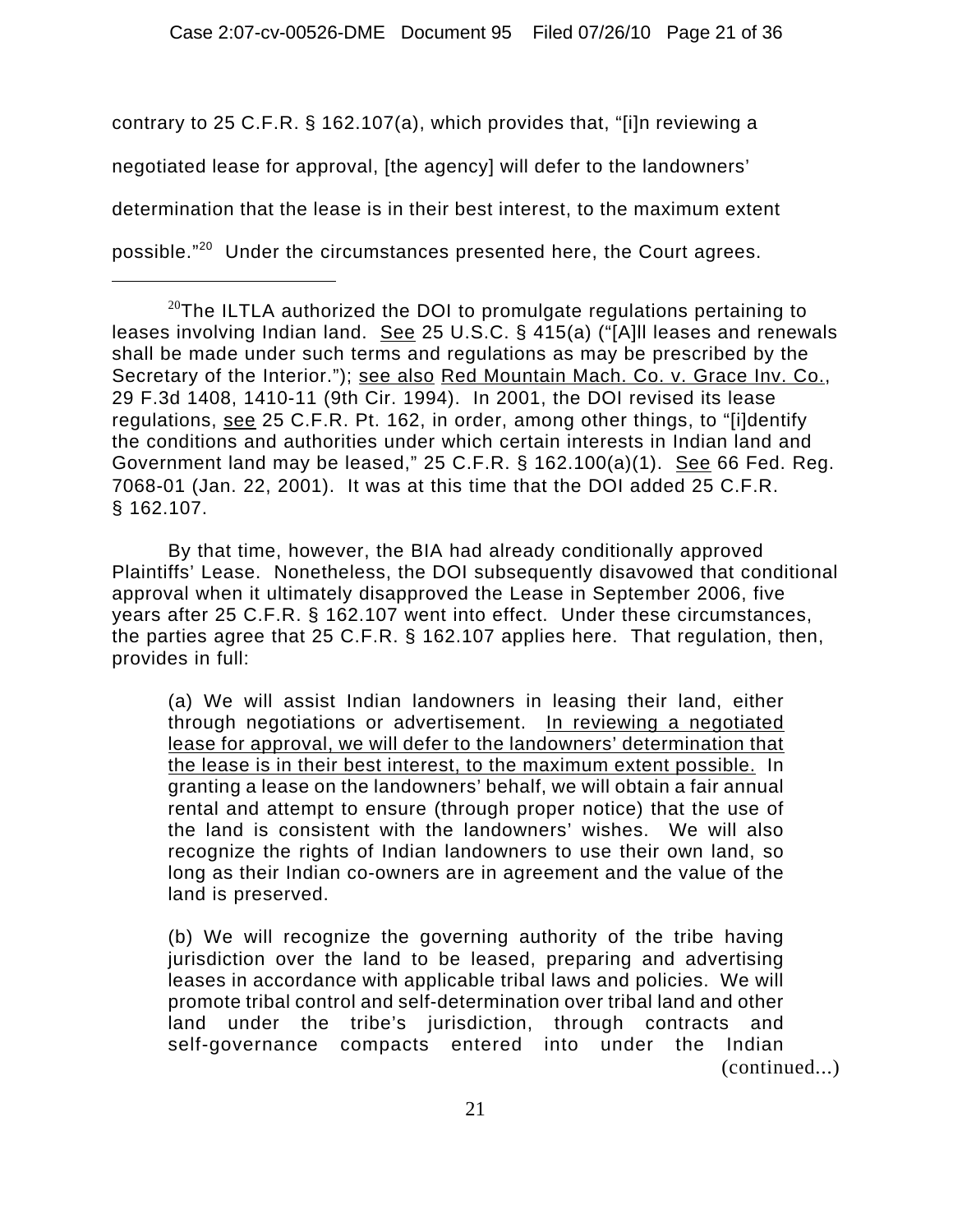The DOI, in its Cason ROD, did not even mention 25 C.F.R. § 162.107(a) or its requirement that the DOI defer, "to the maximum extent possible," to the Skull Valley Band's determination that its lease with PFS was in the Band's best interest.<sup>21</sup> Nor did the DOI employ § 162.107(a)'s language or otherwise discuss why it was rejecting the Band's determination that its lease with PFS was in its best interest. To the contrary, the DOI focused only on its role as trustee for the Band, concluding that it had "weigh[ed] the benefits to the Band against the significant uncertainties and other factors" and "conclude[d] that it is not consistent with the conduct expected of a prudent trustee to approve a proposed lease that promotes storing SNF on the reservation."<sup>22</sup> (Cason ROD at 19.)

 $20$ (...continued)

 $21$ The DOI, in its Cason ROD, only makes two passing, non-substantive references to 25 C.F.R. Part 162 generally. (Cason ROD at 12 n.10, 18.)

(continued...)

Self-Determination and Education Assistance Act, as amended, 25 U.S.C. § 450f et seq.

<sup>25</sup> C.F.R. § 162.107 (emphasis added). The regulation's use of the word "we" refers to the BIA, to which the Secretary has delegated his lease-approval authority, see Garreaux v. United States, 544 F. Supp.2d 885, 893 (D. S.D. 2008).

 $22$ The DOI did acknowledge the Skull Valley Band's interest in having its lease with PFS approved, but the DOI did so only with a focus on its role as trustee for the Band:

As trustee-delegate, the Secretary has the complex task of weighing the long-term viability of the Skull Valley Goshute reservation as a homeland for the Band (and the implications for preservation of Tribal culture and life) against the benefits and risks from economic development activities proposed for property held in trust by the United States for the benefit of the Band. . . .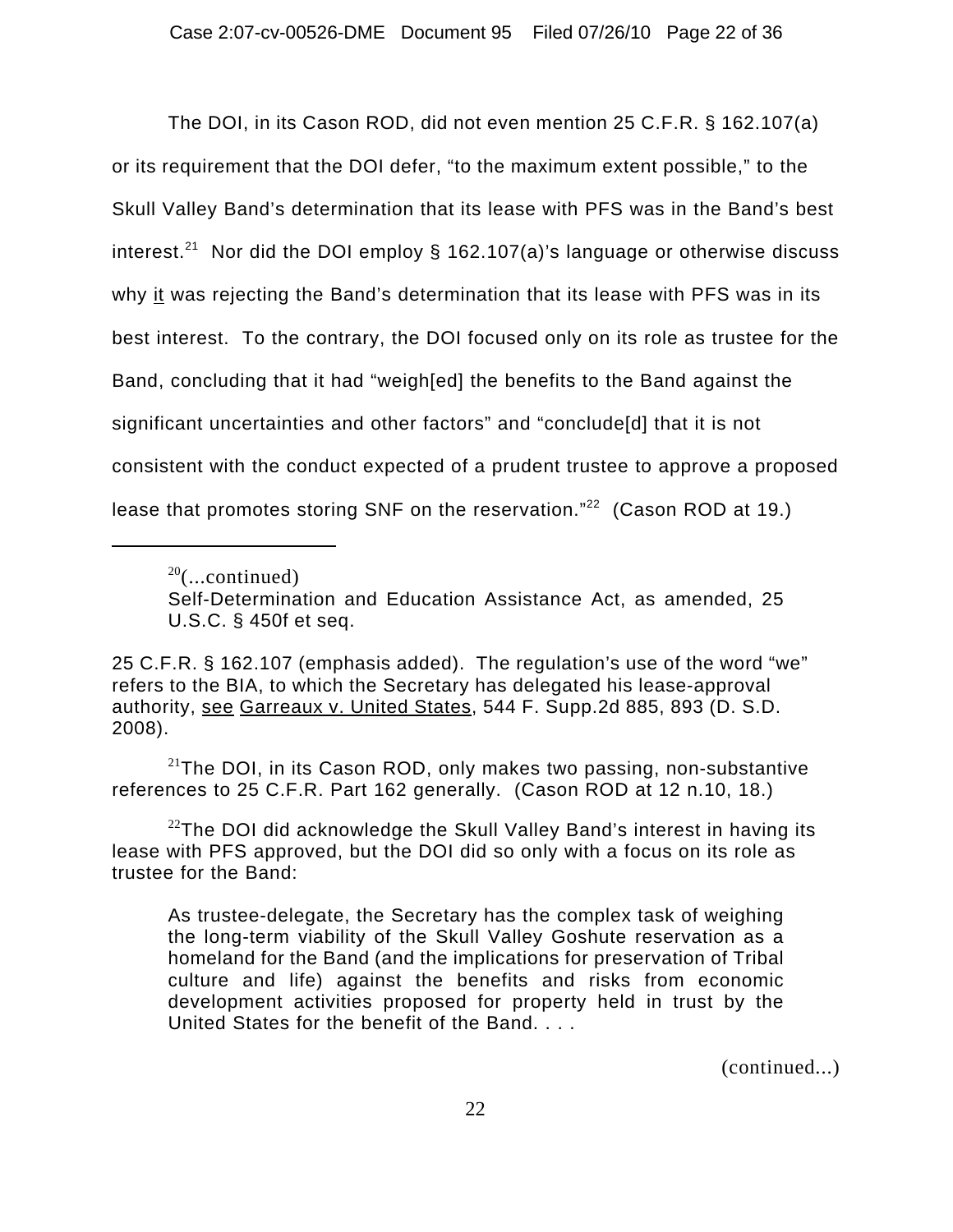Furthermore, all of the cases on which the DOI relied, in the Cason ROD, to set forth the standard the DOI was applying to consider Plaintiffs' lease predate 25 C.F.R. § 162.107.

Moreover, the manner in which the DOI considered Plaintiffs' lease further indicates that the DOI did not comply with 25 C.F.R. § 162.107(a)'s mandate to "defer to the landowners' determination that the lease is in their best interest, to the maximum extent possible." After the NRC, in February 2006, issued PFS a license to operate the storage facility on the Skull Valley reservation, the Skull Valley Band wrote to and met with DOI officials, urging the DOI to approve

 $22$ (...continued) . . . .

. . . We see our primary duty as trustee-delegate, under the law regarding this and other proposed leases, to be the protection of the trust res as a future homeland and productive land base for the Band through the prudent exercise of informed discretion after considering all the relevant factors.

We are cognizant of and have carefully considered the economic impact to the Band in making this decision. We are aware of the income the proposed lease would provide the Band, and that economic benefit has weighed heavily in our consideration of the proposed lease. Upon weighing the benefits to the Band against the significant uncertainties and other factors discussed below, we conclude that it is not consistent with the conduct expected of a prudent trustee to approve a proposed lease that promotes storing SNF on the reservation. In reaching this conclusion, we emphasize that the decision to disapprove the proposed lease and choose the [FEIS's] no action alternative in this ROD does not foreclose other economic development activities that the Band could pursue.

(Cason ROD at 18-19.)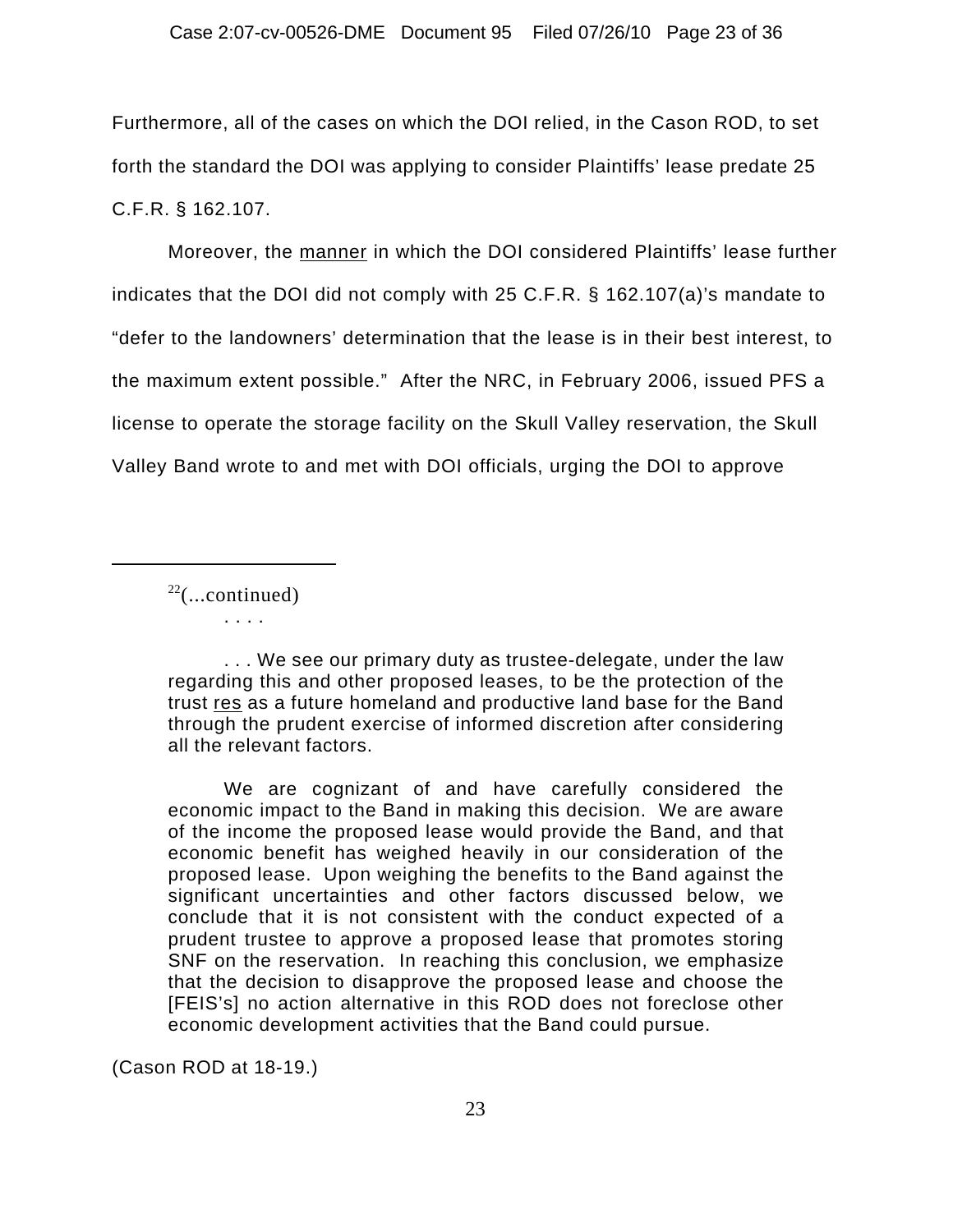Plaintiffs' lease.<sup>23</sup> In at least three letters sent to the DOI during this time frame, the Skull Valley Band indicated that, if the DOI still had concerns about approving the lease or if there were issues the DOI still needed to resolve regarding the lease, the Band would be happy to address these issues and concerns. The DOI, however, never responded to the Band's offers, nor did the DOI ever seek any additional information.<sup>24</sup> Yet, similar to its decision in the Calvert ROD, the DOI in its Cason ROD disapproved Plaintiffs' lease in part because the DOI concluded that it did not have sufficient information about the 25 U.S.C. § 415(a) factors relevant to the approval or disapproval of Plaintiffs' lease. These circumstances, then, further indicate that the DOI, in disapproving

 $24$ Plaintiffs further point out that sections of the DOI's "Departmental Manual" require the agency to "consult with tribes on a government-to-government basis whenever plans or actions affect tribal trust resources, trust assets or tribal health and safety." (Plaintiffs Br. 18, ex. 5 at 1.) The manual also provides that, for any proposed agency action that might affect tribal trust resources, the DOI must "[c]learly state the rationale for the recommended decision" and "[e]xplain how the decision will be consistent with the Department's trust responsibility." (Id. at 2.) Further, the Manual requires that "[e]ach bureau and office within the [DOI] be open and candid with tribal government(s) during the consultations so that the affected tribe(s) may fully evaluate the potential impact of the proposal on trust resources and the affected bureau(s) or office(s), as trustee, may fully incorporate tribal views in its decision-making processes." (Id.)

 $23$ When the BIA originally approved Plaintiffs' lease, in 1997 (an approval the agency later disavowed), the agency conditioned its approval on the occurrence of several things, including the completion of the NEPA analysis, Plaintiffs' incorporation of any mitigation efforts the FEIS suggested, and the NRC's issuance of a license. When the NRC issued PFS a license in February 2006, all of these conditions had been met. It was in light of that that the Skull Valley Band urged the DOI finally to approve Plaintiffs' lease. It was not until the Cason ROD, issued in September 2006, that the DOI withdrew its earlier conditional approval of the lease, at the same time DOI finally disapproved Plaintiffs' lease. Plaintiffs are challenging the final disapproval of the lease.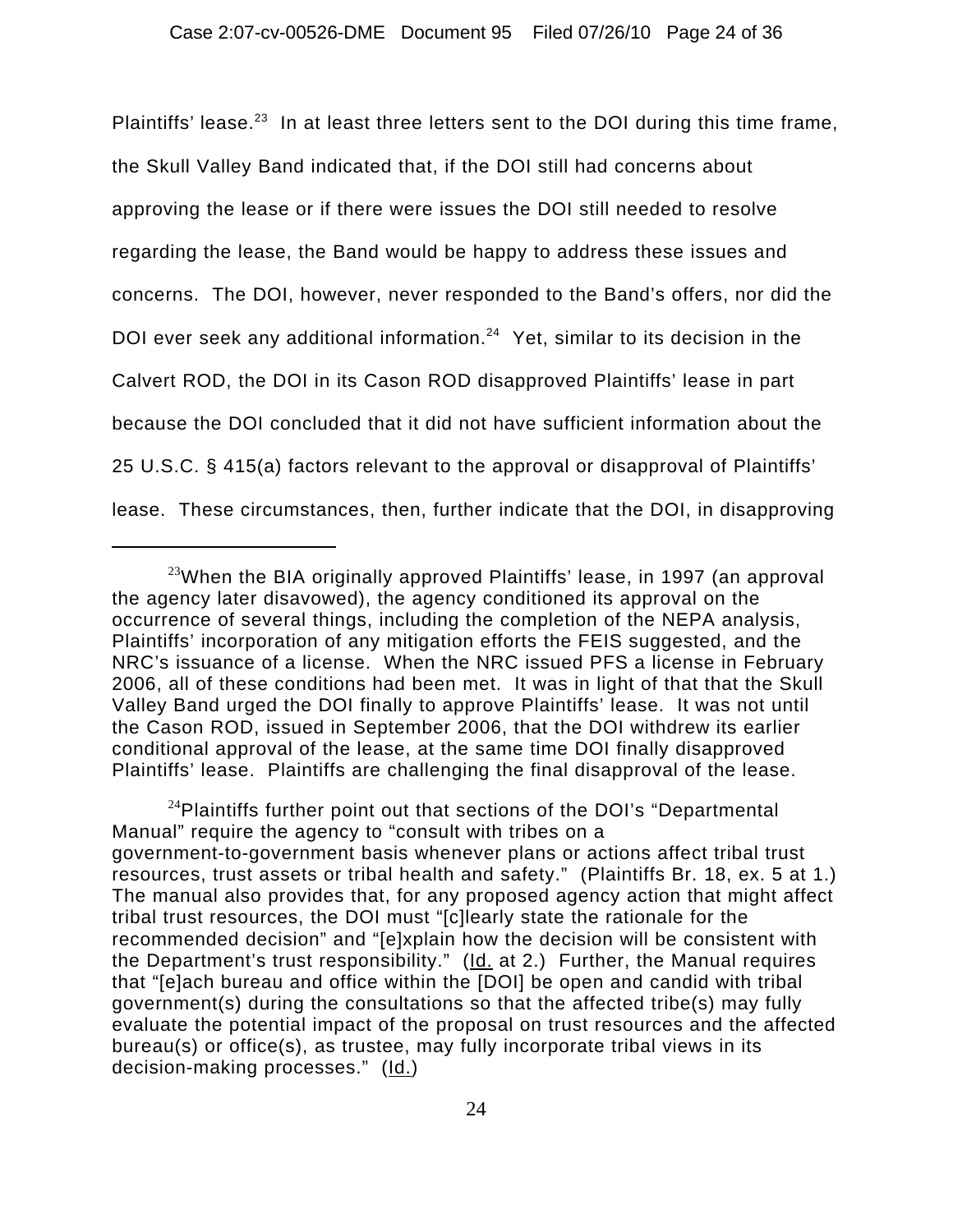### Case 2:07-cv-00526-DME Document 95 Filed 07/26/10 Page 25 of 36

Plaintiffs' lease, did not defer to the Band's determination of its best interests, to the maximum extent possible. In reaching this conclusion, the Court need not specify exactly what efforts the DOI should have undertaken to fulfill its obligation under 25 C.F.R. § 162.107(a) because here the DOI did not undertake any such effort. At a minimum, the DOI should have at least responded to the Band's offer to address any concerns the DOI had about the lease before disapproving that lease. For these reasons, the Court vacates the DOI's decision to disapprove Plaintiffs' lease and remands the lease to the DOI for its further consideration in light of 25 C.F.R. § 162.107(a).

In doing so, the Court notes that this regulation clearly does not mandate that the agency simply acquiesce to the Indian landowner's wishes, because the regulation qualifies the DOI's deference to the Band's own determination of its best interest with the phrase "to the maximum extent possible." Further, this regulation implements 25 U.S.C. § 415(a), which still requires the Secretary, in deciding whether or not to approve a lease of Indian land, to consider a number of factors beyond just the Indian landowner's wishes.

Nevertheless, deferring to the Indian landowners' determination as to what is in their best interest is consistent with 25 U.S.C. § 415(a), which is "intended to protect Native American interests." Nulankeyutmonen Nkihtaqmikon v. Impson, 503 F.3d 18, 30 (1st Cir. 2007) ("Impson") (quotation, alteration omitted); see also Bullcreek v. U.S. Dep't of Interior, 426 F. Supp.2d 1221, 1230 (D. Utah 2006) (noting § 415(a) "protects the ability of owners of restricted Indian lands to lease those lands"); Utah v. U.S. Dep't of Interior, 45 F. Supp.2d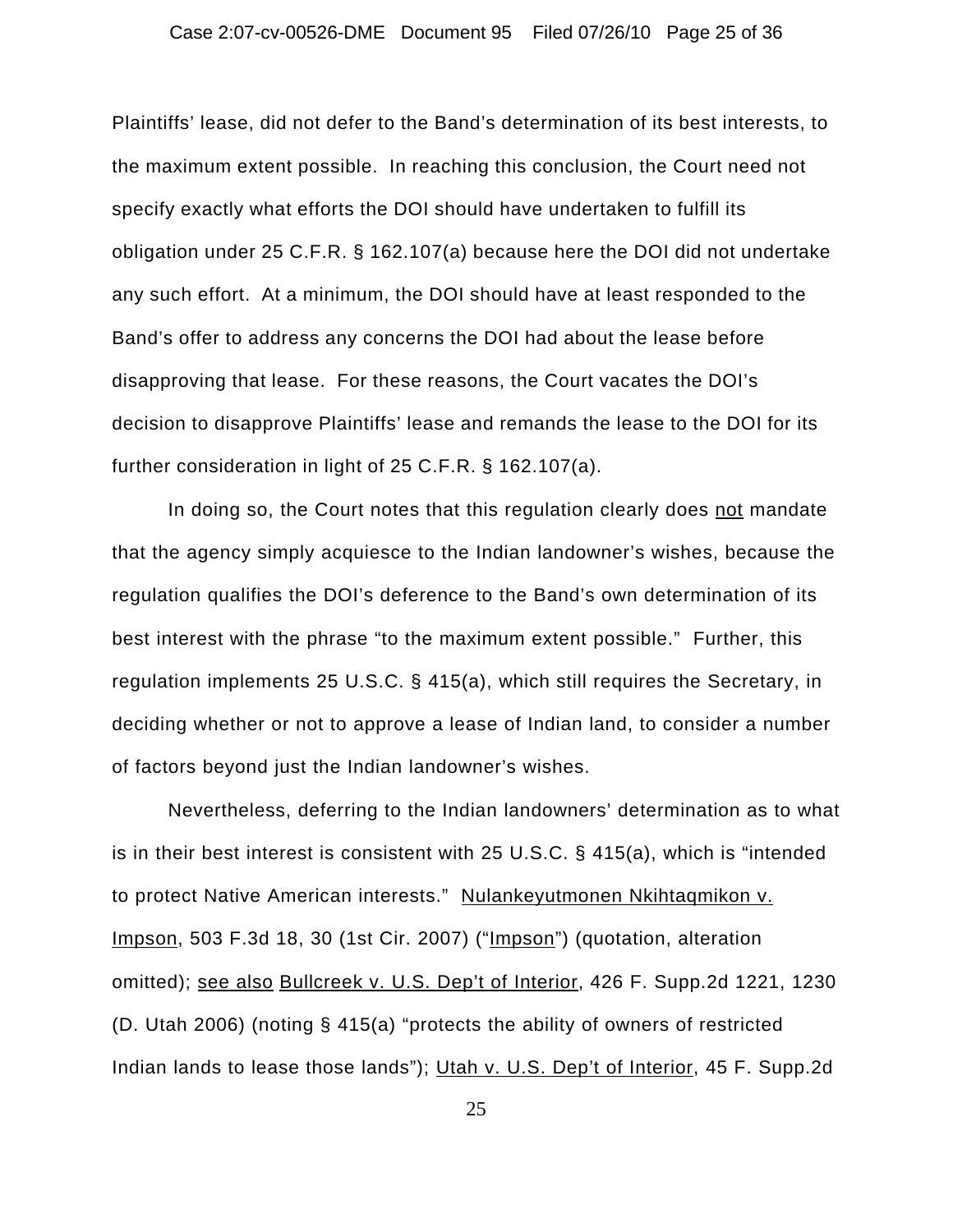1279, 1283 (D. Utah 1999) (noting that "§ 415(a) is primarily concerned with protecting Native American interests by insuring that their land transactions with third parties are advantageous"). And courts have

note[d] that the long-standing objective spurring passage of the Long-Term Leasing Act was to encourage and enable Indian landowners to handle their own affairs without assistance from the federal government. It is consistent with this basic objective that the duties of the government be interpreted minimally, ensuring that Indians receive the full responsibility of managing their own affairs.

Brown v. United States, 42 Fed. Cl. 538, 553 (Fed. Cl. 1998) (addressing United

States' role in ensuring that lessee complies with terms of approved lease;

further noting that the Act provides the government with a "limited . . . caretaker

role" of approving the lease, after "ensur[ing] that the lease, being of long

duration, is not harmful to the Indian[s'] long-term interests"), aff'd, 195 F.3d

1334 (Fed. Cir. 1999). Similarly, the DOI promulgated 25 C.F.R. § 162.107, as

well as other regulations in 25 C.F.R. Pt. 162, in part to "provide for more

pervasive deference to tribal law and tribal self-determination." 66 Fed. Reg.

7068-01, 7080; see also Siemon v. Rocky Mountain Reg'l Dir., 48 IBIA 249, 254

(Feb. 5, 2009) ("BIA's decision whether to approve a lease is based on the best

interest of the Tribe," citing e.g., 25 C.F.R. § 162.107); Anderson v. Acting Sw.

Reg'l Dir., 44 IBIA 218, 227 (Apr. 9, 2007) (noting that, "in exercising its trust

obligation, BIA is entitled to give considerable deference to the Pueblo's

judgment of what is in its own interest," citing 25 C.F.R. § 162.107(a)).<sup>25</sup>

<sup>&</sup>lt;sup>25</sup>The Court rejects Plaintiffs' assertion that 25 C.F.R. § 162.107 signals that the DOI no longer acts as a trustee for the Skull Valley Band. Prior to the (continued...)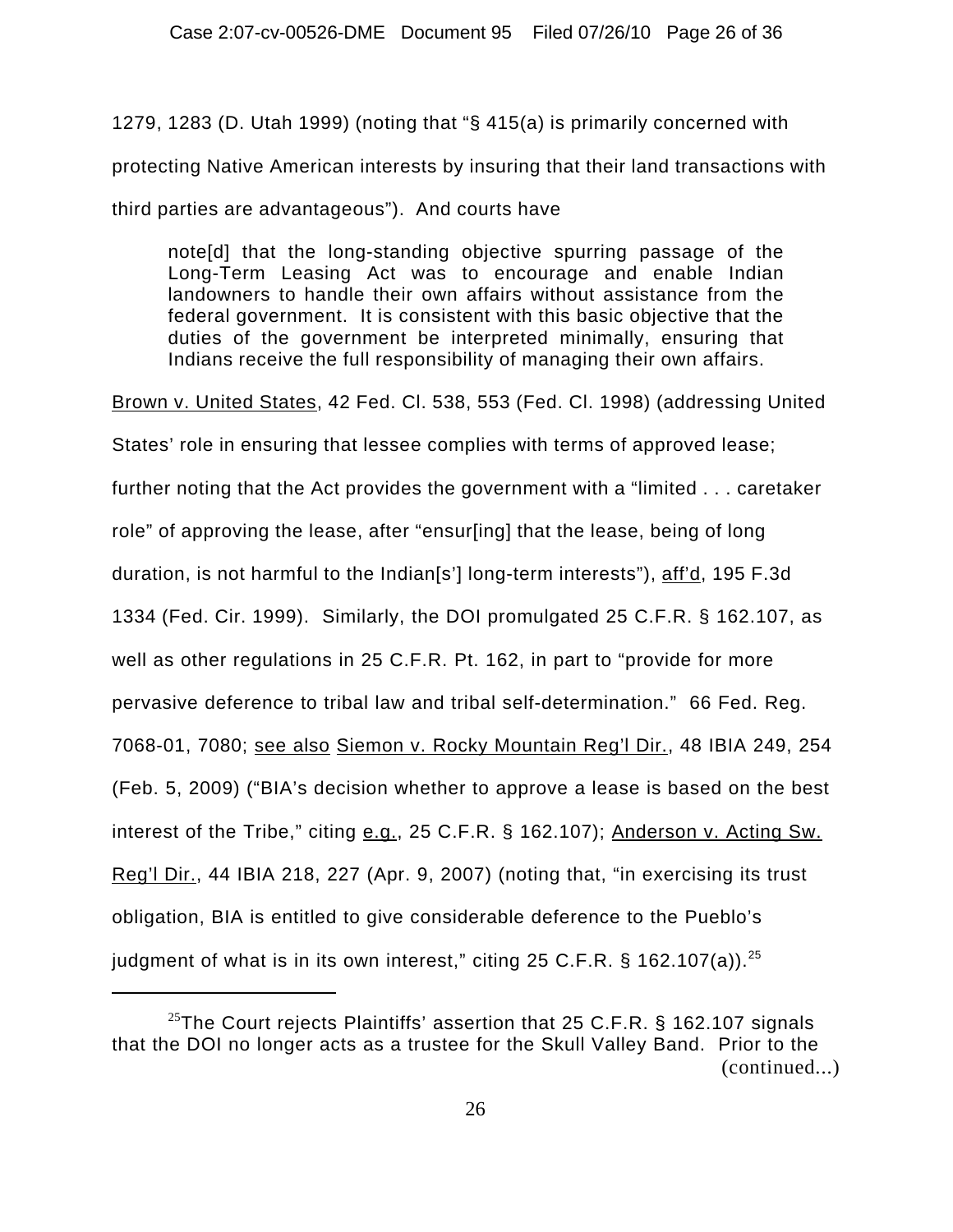## **2. The Cason ROD was arbitrary and capricious, and an abuse of discretion**

Although the DOI's failure to comply with 25 C.F.R. § 162.107(a) requires

this Court to remand Plaintiffs' lease to the agency for further consideration,

Plaintiffs also challenge a number of the grounds on which the Cason ROD

disapproved their lease as arbitrary and capricious, or an abuse of discretion.

The Court will also address those arguments here because doing so may better

inform the agency's consideration of the lease on remand.

## **a. It was arbitrary and capricious for the ROD to justify disapproving the lease because the record before the**

 $25$ (...continued)

BIA's promulgating this regulation, courts recognized that the DOI, in deciding whether to approve a lease of Indian land under 25 U.S.C. § 415, was acting as a trustee for, or in a fiduciary capacity toward, the Indian landowner. See Brown v. United States, 86 F.3d 1554, 1563 (Fed. Cir. 1996); Utah, 45 F. Supp.2d at 1283. Even after the DOI promulgated 25 C.F.R. § 162.107(a) in 2001, courts have continued to recognize a fiduciary or trust relationship. See Oenga v. United States, 83 Fed. Cl. 594, 621-22 (Fed. Cl. 2008) (citing Brown, 86 F.3d at 1563); Garreaux, 544 F. Supp.2d at 896 (noting BIA owes fiduciary duty to landowner); Saguaro Chevrolet, Inc. v. United States, 77 Fed. Cl. 572, 580 (Fed. Cl. 2007) ("The general purpose of the BIA regulations in the area of leasing Indian land, as indicated in recent revisions to the regulations, is to 'further fulfill the Secretary's fiduciary responsibility to federally-recognized tribes and individual Indians," quoting 66 Fed. Reg. 7068); see also United States v. Torlaw Realty, Inc., 348 Fed. App'x 213, 218-19 (9th Cir. Sept. 2, 2009) (unpublished) (noting that 25 U.S.C. § 415 "places the Government, in its capacity as landowner and trustee, in the paternalistic position of sanctioning only those land uses which strike an appropriate balance between economic development for the allottees and the impact of that development on the environmental health and safety of the allotment property and surrounding community," citing only pre-2001 cases for support; but noting that Government may have given short shrift in that case to its role of representing Indian allottees' economic interests). That is consistent with the language of both 25 U.S.C. § 415(a) and 25 C.F.R. § 162.107(a) which requires or at least permits the DOI to consider other factors, beyond the Indian landowners' determination of their best interest, in deciding whether or not to approve a lease.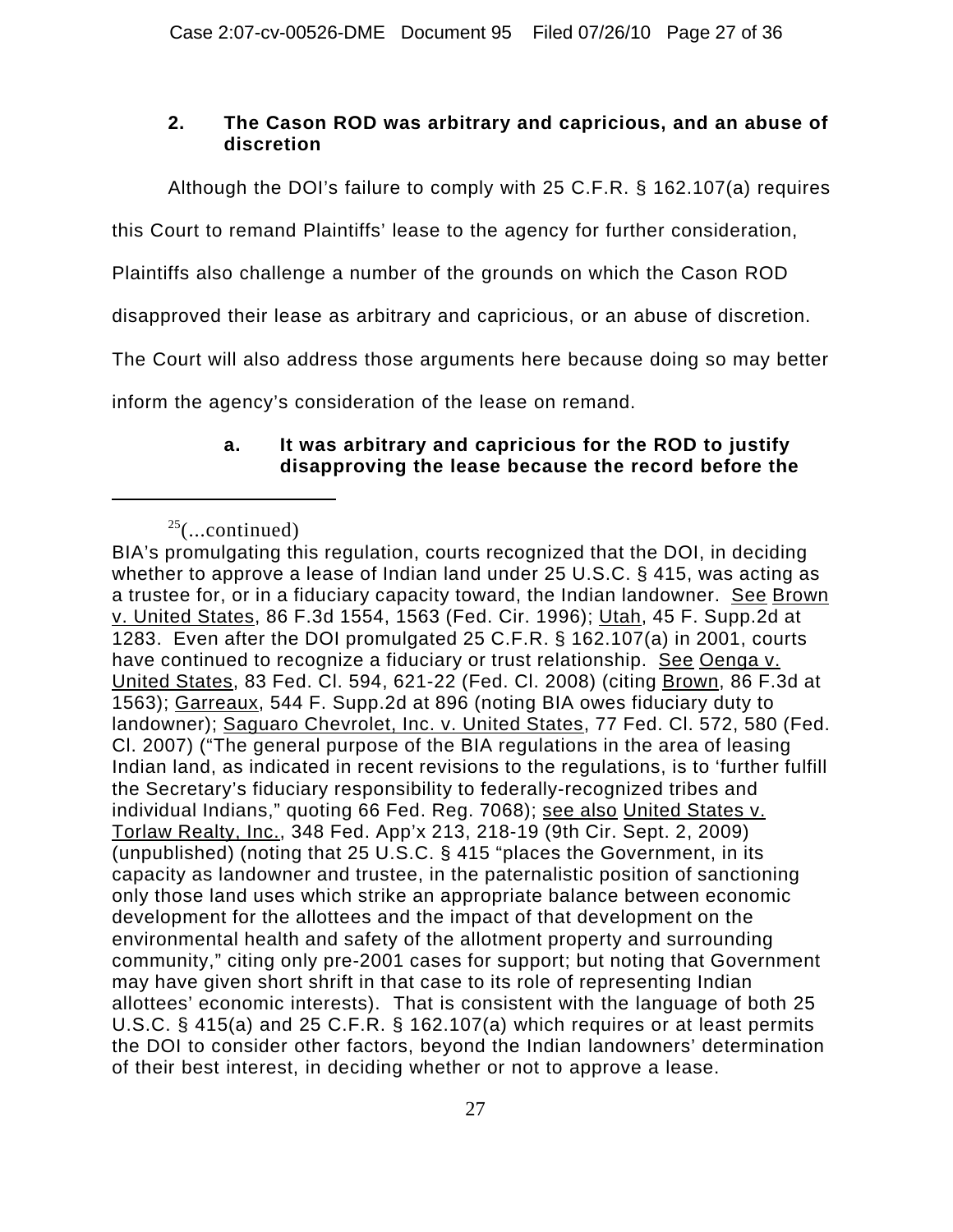### **agency was deficient**

25 U.S.C. § 415(a) directs, in part, that "[p]rior to the approval of any lease . . . , the Secretary of the Interior shall first satisfy himself that adequate consideration has been given to . . . the effect on the environment of the uses to which the leased lands will be subject." In addition, NEPA requires the DOI to consider the environmental impacts of the proposed lease, see 42 U.S.C. § 4332(2)(C); Davis, 469 F.2d at 596-98, and "NEPA's scope of review significantly exceeds that required by § 415(a)," Utah, 210 F.3d at 1196. In this case, the DOI expressly considered the environmental impacts of the proposed Skull Valley storage facility through the FEIS.

Like its decision in the Calvert ROD, the DOI, in the Cason ROD, disapproved Plaintiffs' lease, in part, after concluding that its own FEIS inadequately addressed a possible terrorist attack and failed to consider fully the process by which the SNF would be removed from the Skull Valley facility after the NRC license expires and the lease ends. And like the Calvert ROD, the DOI concluded in the Cason ROD that the DOI had not adequately considered how the Tekoi Balefill and the designation of the Cedar Mountain Wilderness Area would impact, and be impacted by, the PFS/Skull Valley storage facility. For the same reasons discussed above in vacating the Calvert ROD, see supra § III.A, the Court also concludes that the DOI's reliance in the Cason ROD on these grounds to disapprove Plaintiffs' lease was arbitrary and capricious, and an

28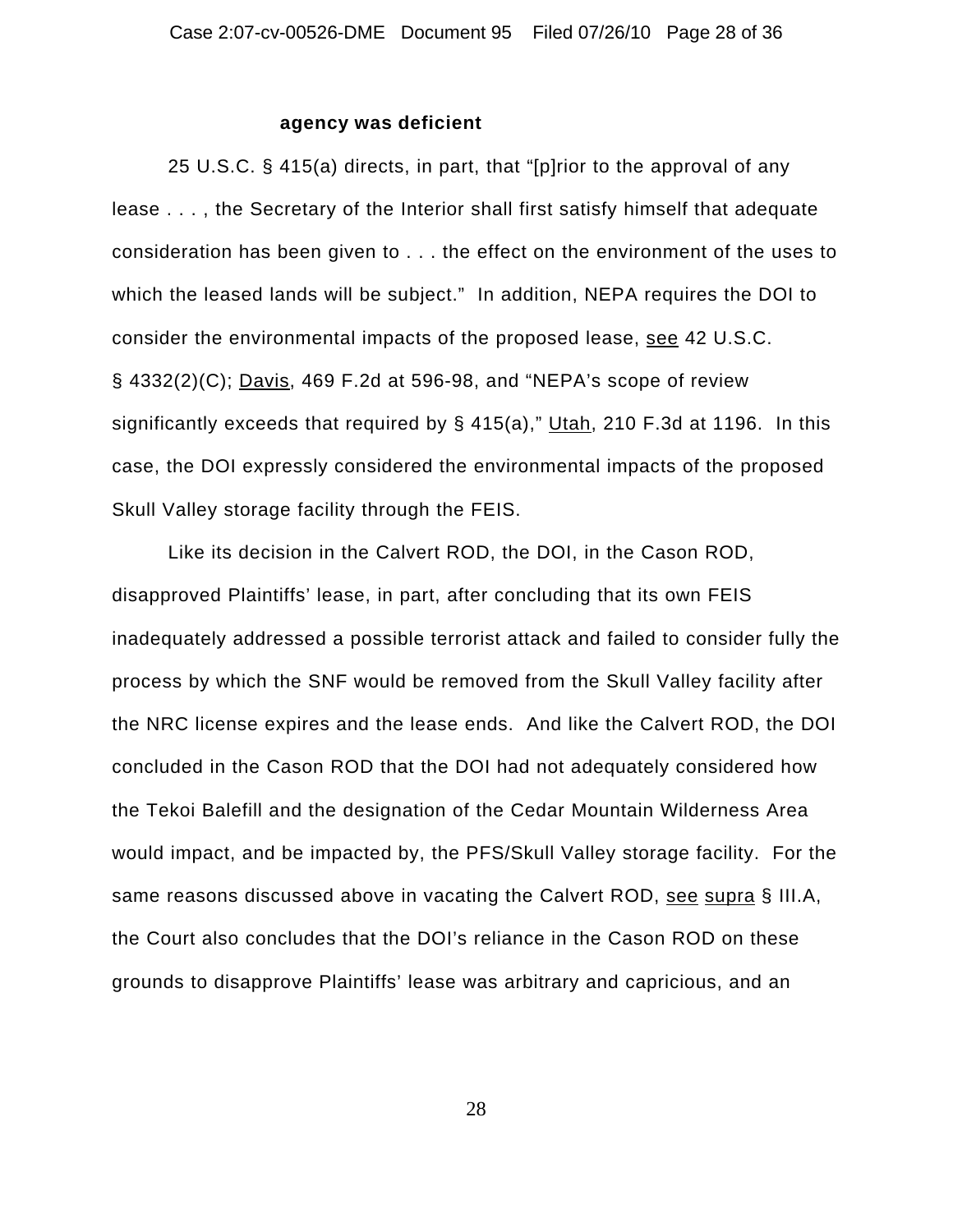abuse of discretion.<sup>26</sup> See Impson, 503 F.3d at 29 ("The federal government's duty under the Leasing Act [25 U.S.C. § 415(a)] . . . is to ensure that the parties to a lease of Indian land have given adequate consideration to the impact of the lease on, inter alia, neighboring lands and the environment.") This is all the more true here, where, as discussed above, the Government has a trust relationship with the Skull Valley Band and the DOI's own policies dictate that the agency should consult with the tribe.<sup>27</sup> On remand, the agency can, of course, consider evidence presented in these matters.

## **b. It was arbitrary and capricious for the DOI to disapprove Plaintiffs' lease for reasons contradicted or unsupported by the record**

An agency's decision will be arbitrary and capricious if the agency "offered an explanation for its decision that runs counter to the evidence before the agency." Morris, 598 F.3d at 690 (quotation omitted). Plaintiffs contend that the DOI disapproved Plaintiffs' lease for several reasons that were contradicted or unsupported by evidence in the administrative record. Again, the Court agrees.

# **(1) Police protection**

 $26$ The parties interpret the DOI's decision in the Cason ROD to conclude further that the DOI did not adequately consider the police protection available for the project, the BIA's ability to enforce Plaintiffs' lease, and the decommissioning process. To the extent that the DOI concluded in its Cason ROD that the DOI failed to consider these questions adequately, the ROD would also be arbitrary, capricious, and an abuse of discretion, for the same reasons stated above.

 $27$ For the same reasons discussed earlier, the Court rejects Defendants assertion that Plaintiffs cannot assert a NEPA claim challenging the DOI's decision in the Cason ROD.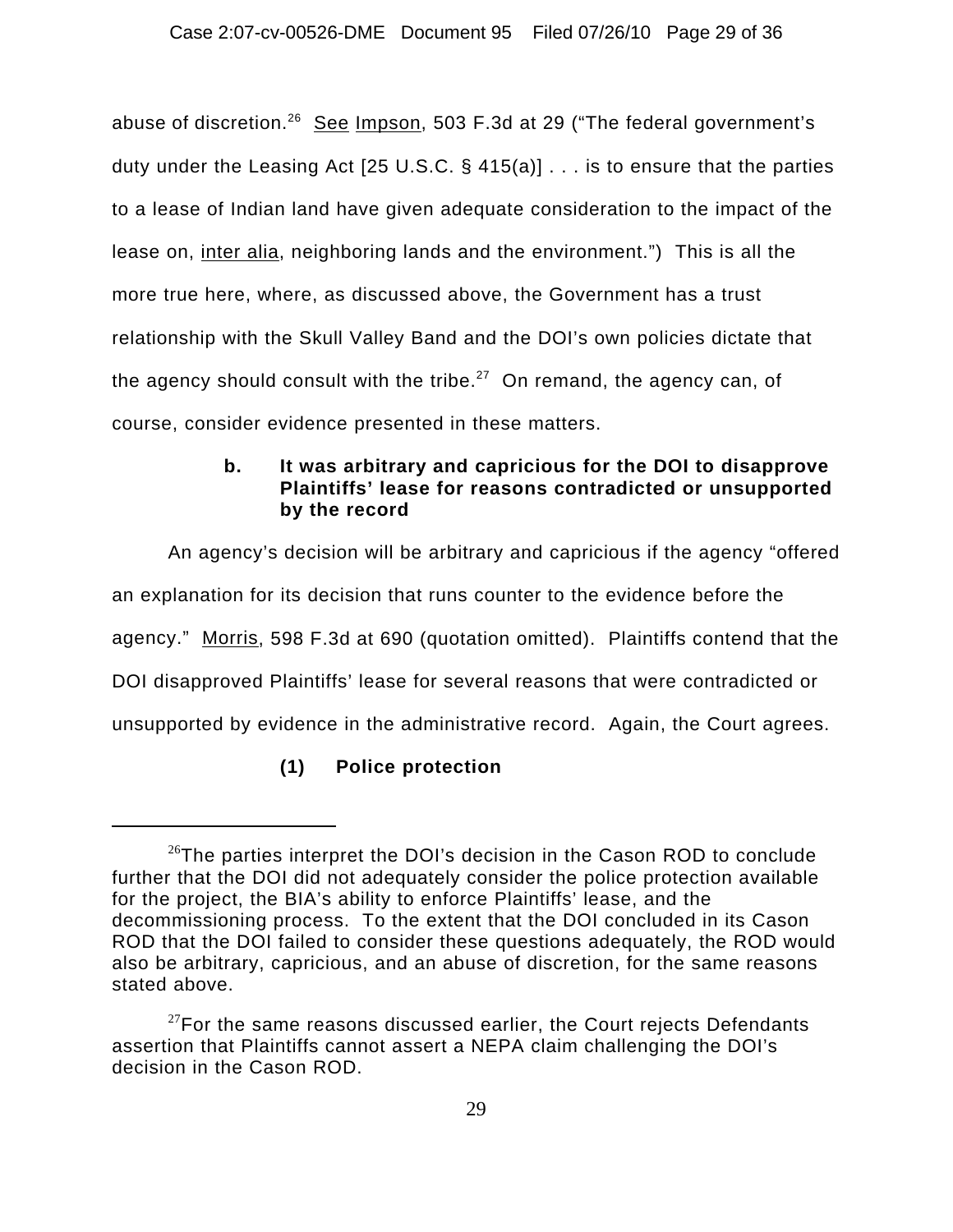In addition to considering the environmental impacts of the proposed lease, 25 U.S.C. § 415(a) requires the Secretary to "satisfy himself that adequate consideration has been given to the relationship between the use of the leased lands and use of neighboring lands . . . [and] the availability of police and fire protection and other services." The DOI noted, in the Cason ROD, that while the NRC, in its licensing proceeding, gave "exhaustive consideration to security at the proposed" storage facility, the DOI instead "is responsible for law enforcement on the Goshute Reservation and throughout all of Indian Country." (Cason ROD at 24.) The DOI further concluded that neither the BIA, the Skull Valley Band, nor the Tooele County Sheriff's office had the "resources to provide adequate law enforcement support for the proposed" PFS/Skull Valley project. (Id.) The DOI specifically noted that BIA "managers estimate that seven full-time law enforcement officers and two support staff would be required to adequately provide law enforcement services to the Reservation if the [PFS storage project] is built." (Id. at 25.) Further, the DOI indicated that the PFS/Skull Valley project would require "round-the-clock [law] enforcement services . . . due to additional traffic and other activities on the Reservation as a result of the proposed" storage facility. (Id.)

Defendants, however, fail to point out, and the Court has not found, anything in the administrative record to support the DOI's determination that there will be an increased need for police protection on the reservation (apart from the storage facility's own security), nor that there is a specific need for seven additional full-time BIA law enforcement officers or for round-the-clock law

30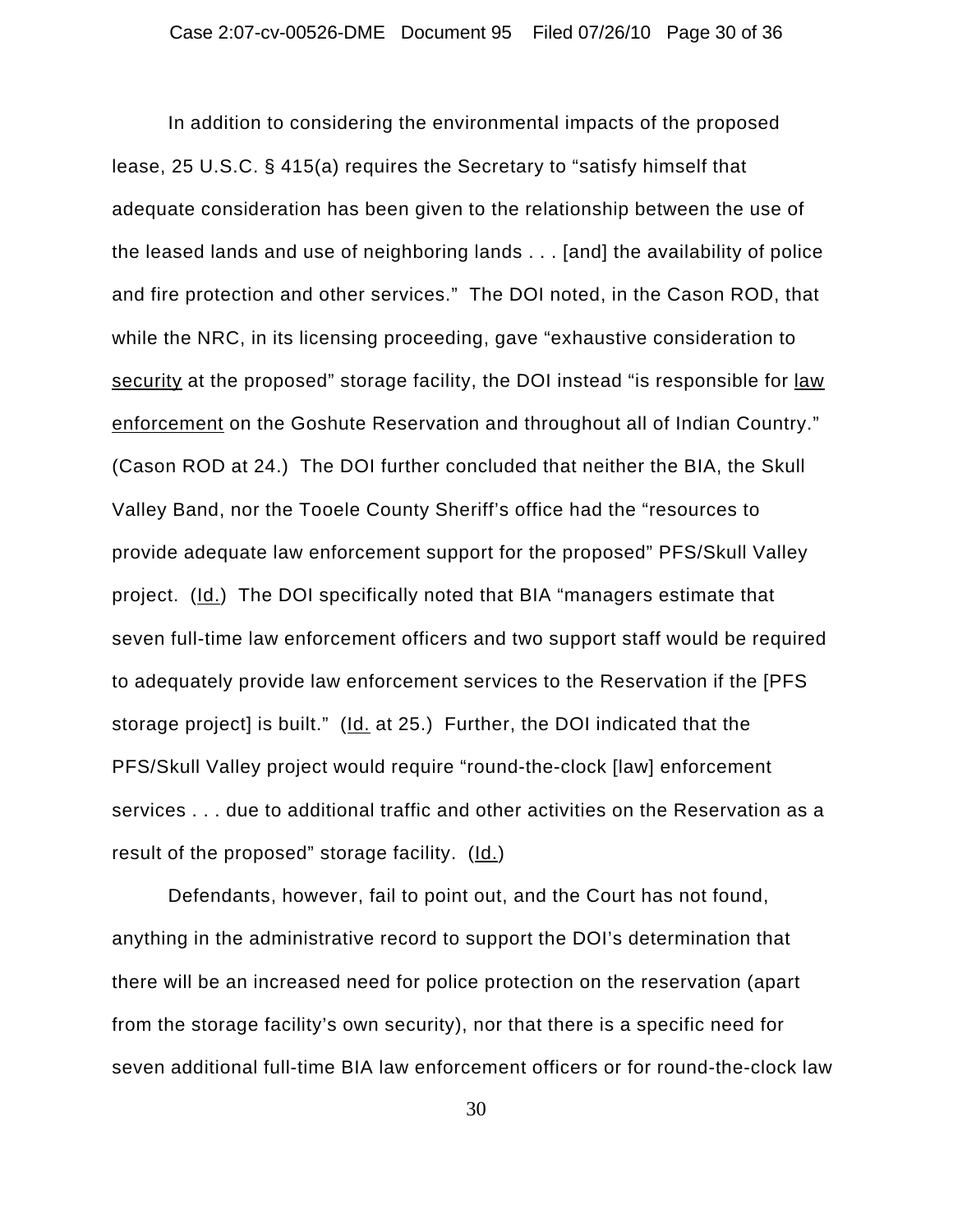enforcement.<sup>28</sup> To the contrary, the FEIS indicated instead that there would be no need to increase police protection on the reservation. Therefore, because there was nothing in the administrative record to support the DOI's determination that there is a need for additional police protection, the agency's decision to disapprove the lease on this basis was arbitrary and capricious.<sup>29</sup> See Morris, 598 F.3d at 690. If evidence of such a need is presented to the DOI on remand, however, the agency can of course consider it.

## **(2) DOI's lack of specialized monitoring resources**

After approving a lease of Indian land, the DOI must then enforce the lease and insure that the tenant abides by its terms. See 25 C.F.R. §§ 162.108, 162.615-23. In disapproving Plaintiffs' lease, the DOI appears to identify two

 $28$ The only thing Defendants point to is the FEIS' note that there may be a "small" increase in traffic on Skull Valley Road and a letter submitted to the DOI from a neighboring tribe concerning its worry that there would be a need for additional police officers. That concern, without further support, is insufficient to support this reason the DOI proffered for disapproving the lease.

 $^{29}$ Plaintiffs point out that, if DOI officials had brought their concerns about the need for increased law enforcement to Plaintiffs' attention, Plaintiffs could have addressed those concerns to the DOI's satisfaction. Plaintiffs further indicate that the Skull Valley Band previously had a contract with the Tooele County Sheriff's Department for the provision of police protection, and they suggest that they could seek to negotiate such an agreement again in the future. Further, Plaintiffs point to a contract that PFS entered with Tooele County whereby PFS agreed to pay the County approximately \$91 million over the life of the project in order to ameliorate any impact on the County's services caused by the project. Plaintiffs sought to attach as exhibits to their brief both the prior contract between the Skull Valley Band and Tooele County, whereby Tooele County agreed to provide law enforcement on the reservation, and the \$91 million contract between PFS and the County. In light of Defendants' objection, however, Plaintiffs withdrew those exhibits. As previously mentioned, all of this information is, in any event, already part of the administrative record.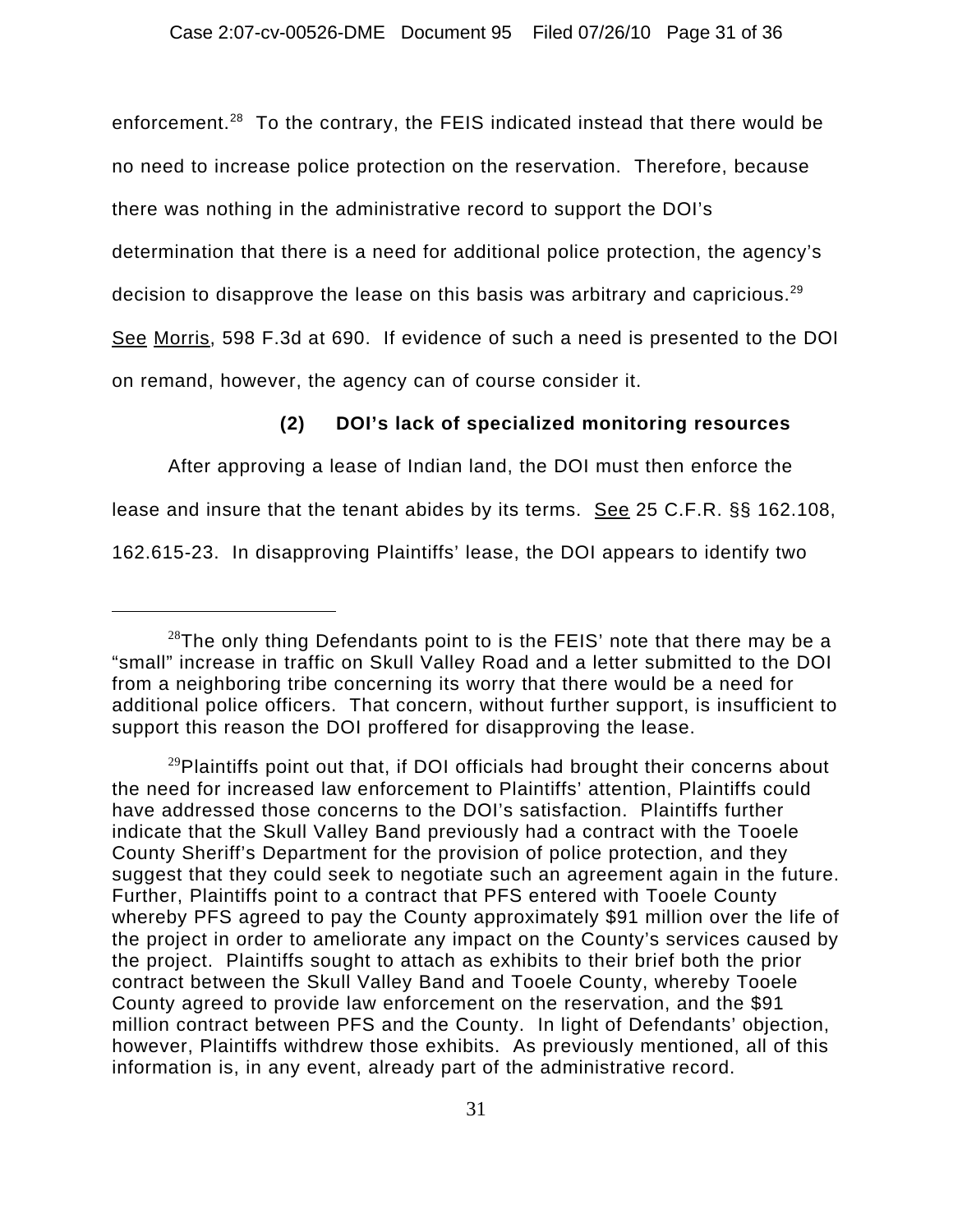different problems that would interfere with its ability to enforce the terms of that agreement on the Skull Valley Band's behalf.

### **(a) The need for "highly technical" expertise**

The DOI first determined that the "highly technical nature of the proposed [storage project] effectively eliminates the Secretary's ability to inspect the tenant's activities and enforce the lease." (Cason ROD at 25.) In the same vein, the DOI further noted that "[t]he Secretary controls no independent specialized technical resources of the type required to assess compliance of so specialized a tenant as PFS. The BIA employs no nuclear scientists or technicians nor other specialty skills that would be required to adequately monitor the lease." (Id. at 26.)

The terms of the lease, however, are detailed, straightforward, and non-technical, requiring PFS to build the storage facility, provide security and insurance for it, make specific rental payments to the Band at particular times, and give Band members preference in PFS' hiring. None of these lease terms seem to require a nuclear scientist to enforce. The lease, of course, does concern a technical project, but it is the NRC that has licensed the storage facility and will oversee the more technical aspects of its operation and decommissioning.

Even assuming that the DOI would require some technical assistance in order to enforce the lease terms, however, the DOI does not further explain why the agency could not obtain such technical assistance. The administrative record indicates, for example, that the DOI was aided throughout the NEPA

32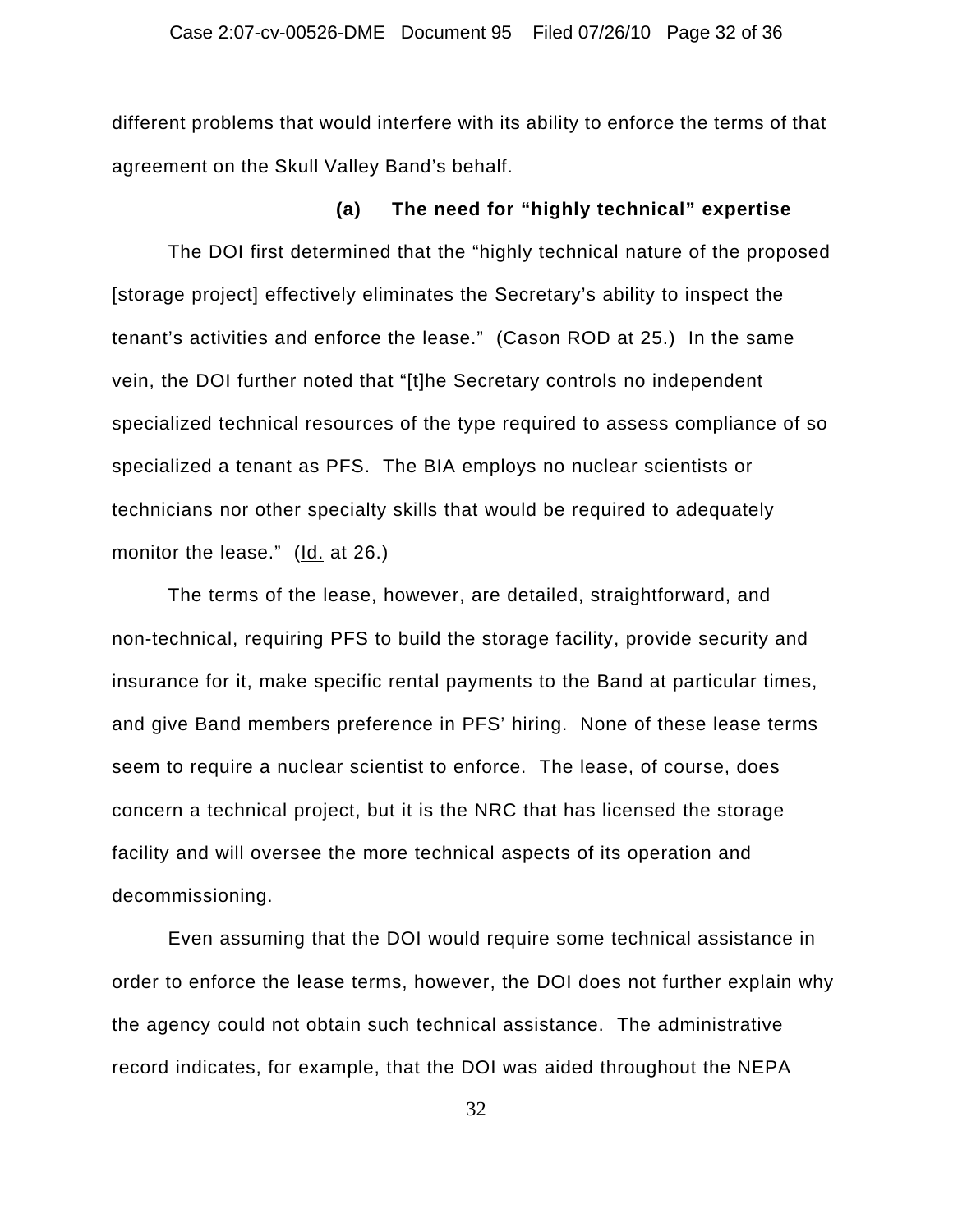process by an independent contractor that provided the agency with technical

assistance. Without further explanation, then, the DOI's disapproval of the

lease because of the DOI's inability to enforce the "highly technical" nature of

the lease was not supported by the administrative record and was, thus,

arbitrary and capricious. See Morris, 598 F.3d at 690.

## **(b) Permanent structures**

The DOI also determined that it could not enforce the terms of Plaintiffs'

lease because any order the DOI issued to PFS to vacate the reservation

would have no practical effect because of the extensive infrastructure and investment at the facility, and the logistics, expense, and national consequences of the displacement of SNF stored there. The [Skull Valley storage facility], once constructed, has qualities of permanence that render the trustee-delegate's ultimate means of protecting the Indian landowner unworkable, and it is not prudent to approve a lease that has this consequence.

(Cason ROD at 26.)

To the extent the DOI was concerned that it would not be possible to remove the "extensive" infrastructure of the storage facility after an "extensive" investment in it, the lease as well as the NRC license specifically require PFS to dismantle the storage facility entirely and decommission the site at the end of the lease term and the expiration of the license, or earlier if the lease terminates sooner, even in light of and notwithstanding the significant investment initially involved in building the storage facility.<sup>30</sup> And there is no evidence in the

 $30A$  lease under the ILTLA involving an "extensive infrastructure and investment" is not surprising. Prior to Congress enacting that statute, Indians, with the Secretary of the Interior's approval, could only lease their land for short (continued...)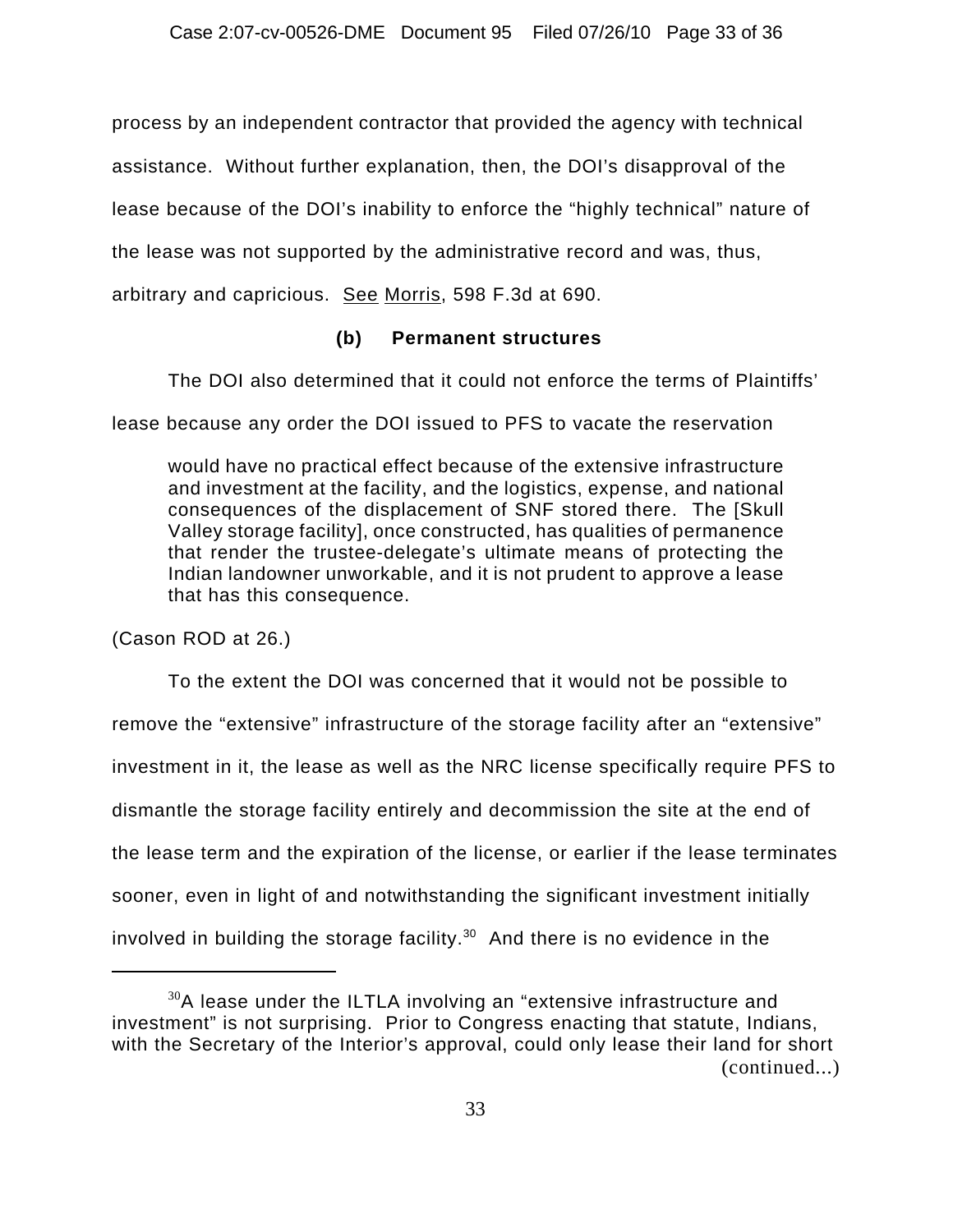administrative record that PFS could not physically dismantle the site and

decommission the facility. $31$  If presented to it, the DOI can consider any such

evidence on remand.

# **(3) When the stored SNF might leave the reservation**

Building on the previous contention, the DOI also disapproved Plaintiffs'

lease because "[t]he Secretary cannot ascertain when SNF might leave trust

land." (Cason ROD at 26.) The DOI's specific concern, and one expressed by a

 $31$ Defendants also argue that the "[t]he record did not discuss a plan for decommissioning the facility, . . . the FEIS only noted that a plan would have to be prepared and submitted at least twelve months" before decommissioning was to begin. (Defendants Br. at 26.) However, the DOI, in its Cason ROD, did not rely on these specific concerns to disapprove the lease. Therefore, this Court cannot consider them here now. See Colo. Wild, 435 F.3d at 1213.

 $30$ (...continued)

periods of time, usually no more than five or ten years. See Reid Peyton Chambers & Monroe E. Price, Regulating Sovereignty: Secretarial Discretion and the Leasing of Indian Lands, 26 Stan. L. Rev. 1061, 1072-74 (May 1974). In enacting the ILTLA in 1955, Congress instead provided for leases that generally can last for twenty-five years, with an option to renew the lease for an additional twenty-five years. See 25 U.S.C. § 415(a). Congress' "major purpose" in enacting the ILTLA "was to increase Indian income by opening Indian land to market forces and encouraging long-term leasing for commercial purposes. Congress was concerned that [previously] restricted lease periods had discouraged lessees from obtaining long-term construction financing and had thus foreclosed uses of land which required substantial investment." Chambers & Reid, supra, at 1074; see also Red Mountain Mach., 29 F.3d at 1412 (noting "Congress first authorized the long-term leasing of Indian lands in order to bring Indians much needed income that they could not receive under short-term leases"); Yavapai-Prescott Indian Tribe v. Watt, 707 F.2d 1072, 1074 (9th Cir. 1983) (noting that "Congress adopted section 415 to encourage long-term commercial leases of Indian land and thereby to enhance profitable development"). In light of this purpose of the ILTLA, the fact that the lease at issue here involved construction of permanent structures, an extensive infrastructure and significant investment is not sufficient, alone, to justify disapproving the lease.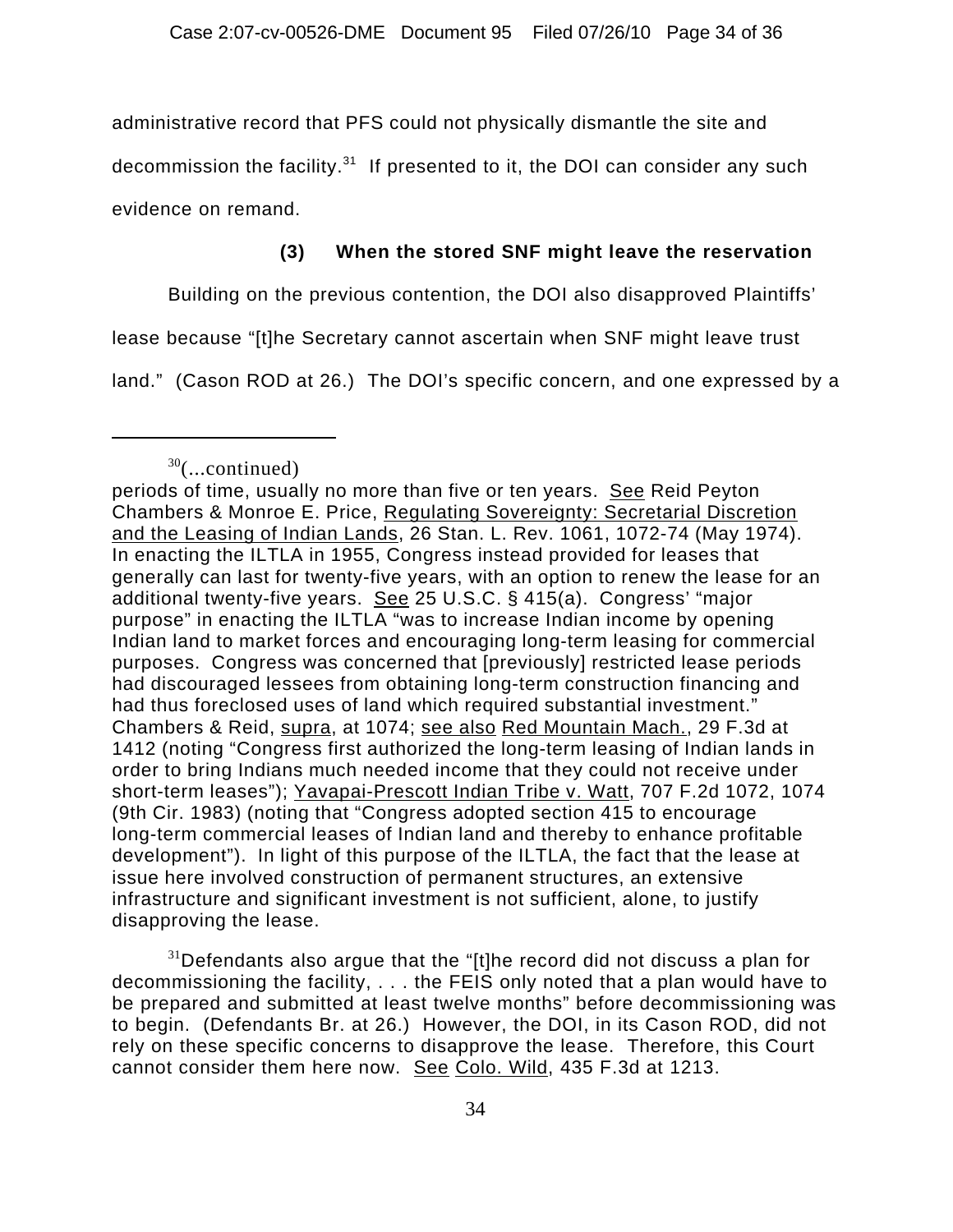### Case 2:07-cv-00526-DME Document 95 Filed 07/26/10 Page 35 of 36

number of individuals and entities in Utah and elsewhere, is that the temporary storage facility in Skull Valley will become, de facto, a permanent storage site, particularly in light of the difficulty that the United States has had in establishing a permanent, DOE-operated storage facility.

There is, however, a plan in place to remove the stored SNF from the Skull Valley facility when the NRC license expires and the lease ends. That plan binds PFS, and calls for the removal of the stored SNF by its owners, those utilities that generated it, whether or not there is a DOE-operated permanent storage facility available at that time. Defendants fail to point to any evidence in the record indicating that this decommissioning plan is unworkable. Without such evidence, the DOI was arbitrary and capricious for disapproving the lease on these grounds. If presented with such evidence on remand, however, the agency can consider it.

### **IV. CONCLUSION**

For the foregoing reasons, the Court VACATES both the DOI's Calvert and its Cason RODs and REMANDS PFS' right-of-way application and Plaintiffs' lease to the DOI for further consideration consistent with this decision. The Court rejects Plaintiffs' request, made for the first time in their supplemental brief, that the Court retain jurisdiction during the administrative proceedings following remand. Therefore, because this order resolves all matters before the Court and because the Court does not intend to retain jurisdiction after remand, the Court will direct the clerk of the court to enter final judgment. See Fed. R. Civ. P. 58. The Court is cognizant of Plaintiffs' request for attorneys' fees and

35